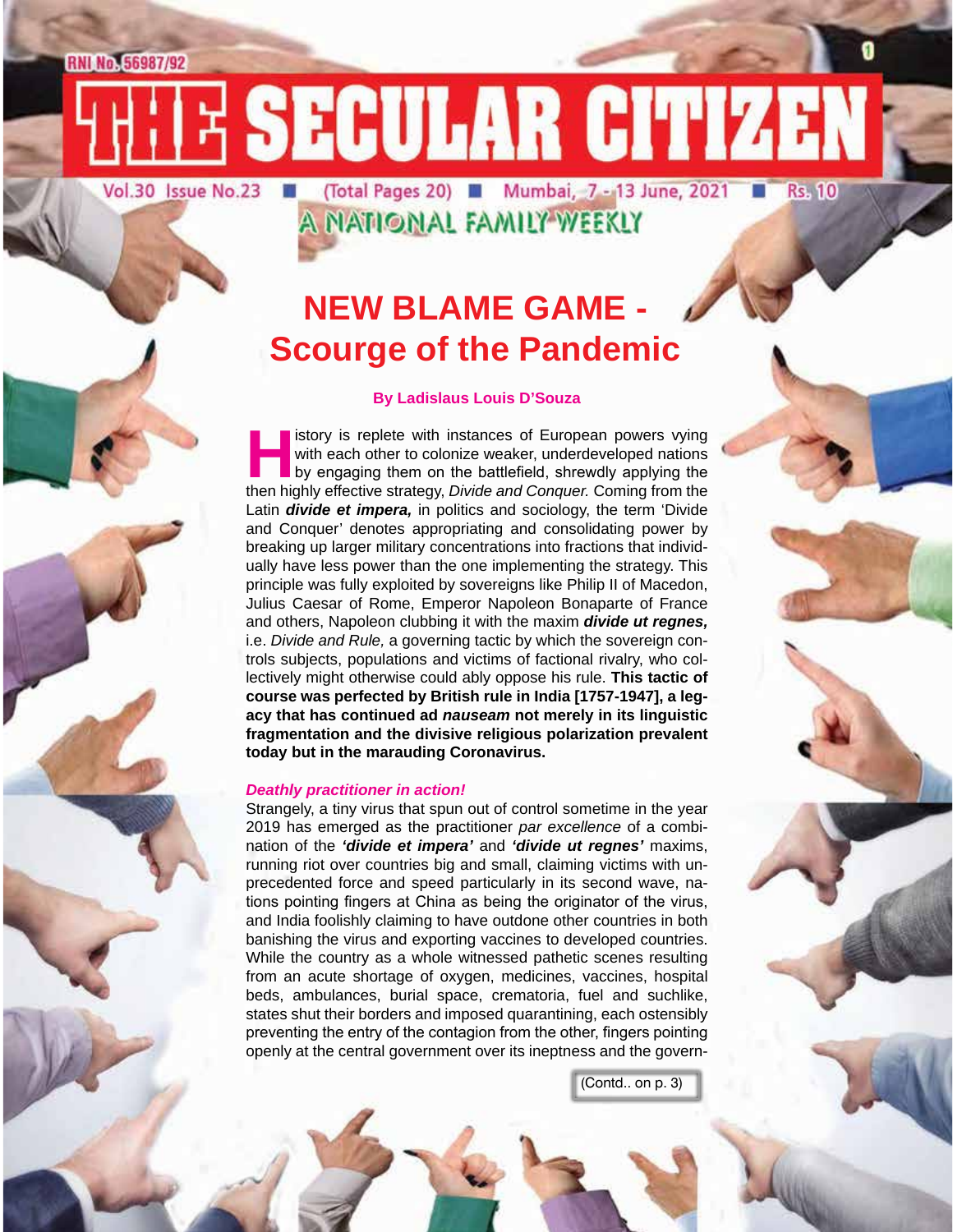## **US Government lambasts India on Freedom of Religion**

bout two weeks ago, on 12 May<br>2021, the US Secretary of State<br>Antony J. Blinken released in<br>Washington the '2020 International Re-2021, the US Secretary of State Antony J. Blinken released in Washington the '2020 International Religious Freedom Report.' This official annual report of the US Government details the status of religious freedom in nearly 200 foreign countries and territories and describes U.S. actions to support religious freedom worldwide. Mandated by the International Religious Freedom Act of 1998, this report highlights the fact that 'religious freedom is both a core Ameri-

can value and a universal human right'.

Releasing the Report, Secretary Blinken said, *"religious freedom, like every*  human right, is universal. All **BY FR. CEDRIC PRAKASH** *people everywhere are entitled to it, no matter where* 

*they live, what they believe or what they don't believe. Religious freedom is co-equal with other human rights because human rights are indivisible. Religious freedom is not more or less important than the freedom to speak and assemble, to participate in the political life of one's country, to live free from torture or slavery or any other human rights. Indeed, they're all interdependent.Religious freedom can't be fully realized unless other human rights are respected. And when governments violate their people's right to believe and worship freely, it jeopardizes all the others. And religious freedom is a key element of an open and stable society. Without it, people aren't able to make their fullest contribution to their country's success. And whenever human rights are denied, it ignites tension, it breeds division. As this year's International Religious Freedom Report indicates, for many people around the world, this right is still out of reach. In fact, according to the Pew Research Center, 56 countries encompassing a significant majority of the world's people have high or severe restrictions on religious freedom.*

India figured high up in the group of '56 countries' whichwere referred to. On all counts, India is one of the very few democracies in the world today which pays scant attention to the religious freedom of her people – almost on par with dictatorial regimes. A real disgrace on the international forum! The particularly long section on India is a scathing attack of how the Indian Government has been denying religious freedom to its minorities. In the Press Briefing dur-

ing the release of the Report, Dan Nadel, Senior Official from the Office of Religious Freedom responding to a question on India said, *"with respect to India first, we do regularly engage with Indian government officials at all levels, encouraging them to* 

*uphold human rights, obligations and commitments, including the protection of minorities in keeping with India's long tradition of democratic values and its history of tolerance. And the best way to address that is to engage in that direct dialogue between government and civil society, including religious communities. So, with respect to India, I think there's genuine opportunities there for the government to address some of the concerns they hear from Indian civil society, through a greater dialogue and engagement".* sj

The 'Executive Summary' on India provides a detailed and in-depth coverage of the systematic, consistent attacks and human rights violations on the religious minorities (particularly the Muslims and Christians) and also on the Dalits. The report includes the actual happenings together with the date and other relevant information. A significant highlight is the communal violence which took in New Delhi in February 2020 in which fifty-three people were killed and several hundreds were injured – and most of them were Muslims. This violence was definitely Statesponsored. The Report noted quoting

Human Rights Watch, *"Witnesses accounts and video evidence showed police complicity in the violence, Muslim academics, human rights activists, former police officers, and journalists alleged anti-Muslim bias in the investigation of riots by New Delhi Police."*

The Report also highlighted the way Muslims were targeted when the pandemic COVID-19 broke out in India; hateful rhetoric during pandemic focussed on the Islamic Tablighi Jamaat organization which had organised an international meeting in Delhi. The Tablighi was held responsible for spreading the coronavirus and there was constant use of the words "terrorism" and "Corona Jihad" by the members ofthe ruling Bharatiya Janata Party (BJP) and some of the mainstream media outlets. The Report minces no words when it notes, *"There were reports of religiously motivated killings, assaults, riots, discrimination, vandalism, and actions restricting the right of individuals to practice and speak about their religious beliefs"* 

The anti-CAA protests which rocked the country from the time the Government passed the Citizenship Amendment Act in mid-December 2019, also found prominent space in the Report. It stated that, *"Parliament passed the CAA in December 2019 to provide an expedited path to citizenship for Hindu, Sikh, Buddhist, Jain, Parsi, and Christian migrants from Pakistan, Afghanistan, and Bangladesh who had entered the country on or before December 31, 2014. Similarly situated Muslims, Jews, atheists, and members of other faiths from these three countries were excluded from the CAA. As of late 2020, the government had not yet enacted rules to implement the CAA. Domestic and international media, NGOs, religious groups, intellectuals, and some political parties criticized the exclusion of Muslims from the legislation, spark-*



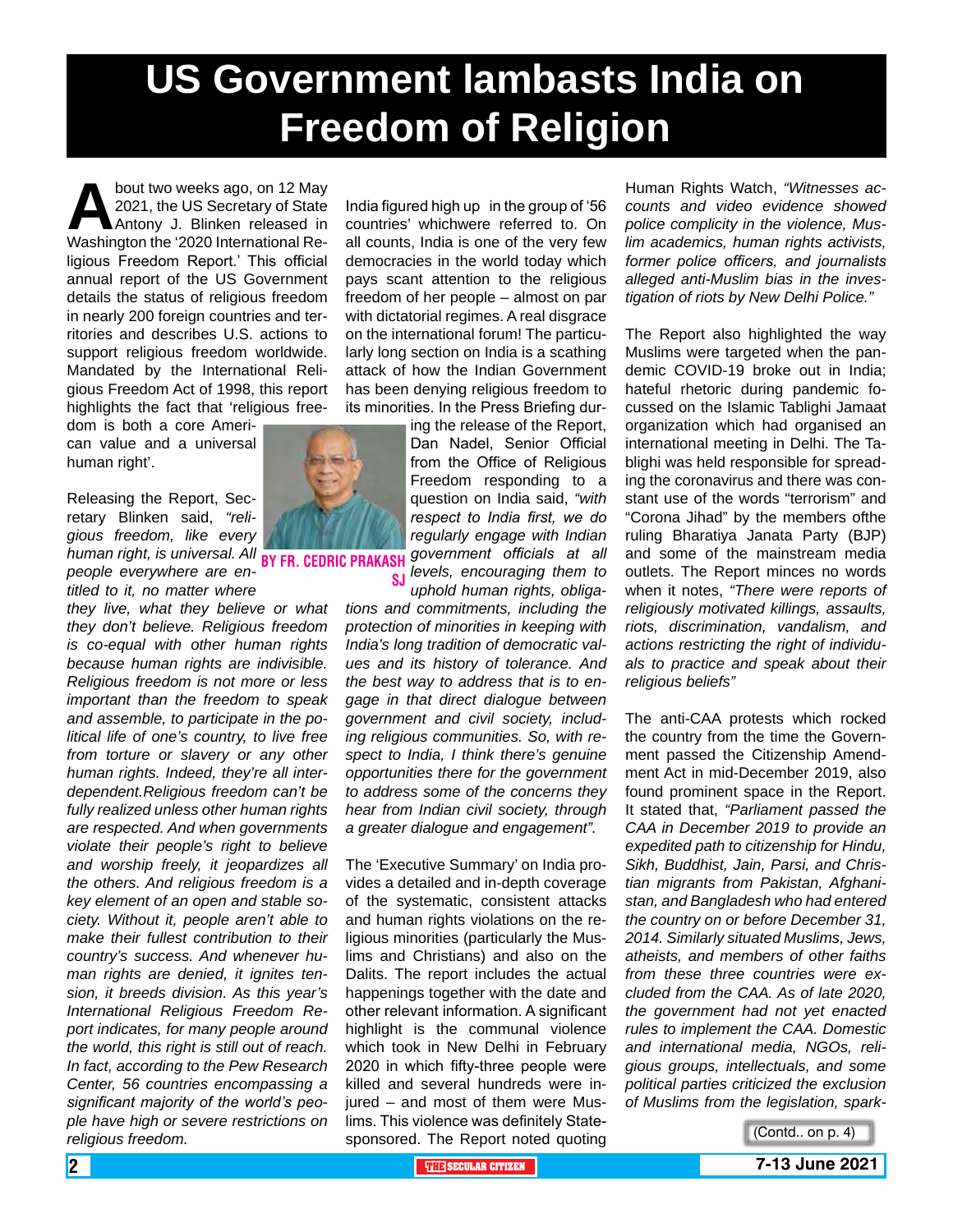| <b>THE SECULAR CITIZEN</b>                                                                                                                                                        | <b>Advertisement. Tariff</b>                                                                                                                                                                                                                                                                                      |
|-----------------------------------------------------------------------------------------------------------------------------------------------------------------------------------|-------------------------------------------------------------------------------------------------------------------------------------------------------------------------------------------------------------------------------------------------------------------------------------------------------------------|
| A NATIONAL FAMILY WEEKLY<br>Vol.30 Issue No.21 May 24-30, 2021 Rs.10/-<br>99, Perin Nariman Street, Fort, Mumbai - 400 001.                                                       | Over all size 21.5 cms x 27cms ● Print area 18 cms x 25.5 cms<br>Full pg. back Colour (19 cms x 24 cms)<br>18,000<br>Rs.<br>Center spread colour(39 cms x 23.5 cms<br>18,000<br>Rs.<br>Full pg. inside Cover colour(18 cms x 24 cms)<br>12,000<br>Rs.<br>Full pg. inner colour (18 cms x 24 cms)<br>10,000<br>Rs. |
| Mobile: +91 9820485389 / 9820473103<br>E-mail: secular@sezariworld.com / seculardivo@gmail.com<br>Website: www.sezariworld.com<br><b>Editor: LAWRENCE COELHO</b>                  | Half pg. Colour (18 cms x 12 cms)<br>6,000<br>Rs.<br>Full page B/W (18 cms x 24 cms)<br>7,000<br>Rs.<br>Half page B/W (18 cms x 12 cms)<br>5,000<br>Rs,                                                                                                                                                           |
| <b>Subscriptions Rate:</b><br><b>E-paper Edition</b><br>One year (anywhere in India) Rs. 500<br>sent anywhere in the<br>Two years (anywhere in India) Rs.1000<br>world (by email) | <b>Small Size Ads B/W</b><br>12 x 12cms Rs. 2400 • 6 x 24cms Rs. 2400<br>18 x 6cms Rs. 1800 • 6 x 12cms Rs. 1200<br>6 x 6cms Rs. 700                                                                                                                                                                              |
| Five years (anywhere in India) Rs. 2000<br>One year<br>Rs. 600 or US \$15<br>One year (outside India) Rs. 3500                                                                    | <b>Matrimonial Classifieds:</b><br>• Rs. 500 per insertion (for 35 words) (includes box no.)<br>• Rs. 3000 for 12 insertions. (1 year The Secular Citizen FREE)                                                                                                                                                   |
| Digital copy of <b>THE SECULAR CITIZEN</b> now available through WhatsApp / Email for subscribers                                                                                 |                                                                                                                                                                                                                                                                                                                   |

**worldover.** Send in your request to : **+91 - 9820485389 or secular@sezariworld.com** Our bank account details for Fund Transfer : Account Name: The Secular Citizen, Current Account No. 03552000006744, Bank: HDFC Bank, Branch : CST - Mumbai VT, ISFC code: HDFC0000355

(Contd.. from p. 1)

ment accusing opposition parties of politicizing the issue. *Divide, conquer and rule* at its best!

#### **Families divided . . .**

Several social initiatives aimed at alleviating the COVID-19 effect have sprung up – helplines catering to medical assistance, food, finance, emotional needs etc, the Catholic Church commendably in the vanguard. Nevertheless, the one issue that both church and society have probably overlooked is the effect of untimely Covid-deaths on the families and other loved ones of the deceased. Instead of fretting about identifying the poor who need the assistance offered, the Church needs to analyse and dissipate the trauma of the bereaved. At the peak of the first CO-VID-19 wave, David Kessler, expert modern-day American thanatologist [*thanatology: scientific study of death and the losses accruing thereof*] who concentrates on hospice, palliative care, grief and loss, following death as he does wherever it may occur, applied the five stages enunciated by Elisabeth Kübler-Ross [late Swiss-American psychiatrist], to responses to the virus, as follows: "There's **denial,** which we saw a lot of early on: *This virus won't affect us.* There's

**anger:** *You're making me stay home and taking away my activities.* There's **bargaining:** *Okay, if I social distance for two weeks everything will be better, right?* There's **sadness:** *I don't know when this will end.* And finally there's **acceptance.** *This is happening; I have to figure out how to proceed.* Acceptance, as you might imagine, is where the power lies. We find control in acceptance. I *can wash my hands. I can keep a safe distance. I can learn how to work virtually"* (Harvard Business Review, 23 March 2020).

As families and neighbourhoods grapple with the after-effects of both individuals and entire families being wiped out, COVID-19's *divide, conquer and rule* strategy is further becoming evident in the blame game making the rounds of various quarters, part of the exercise including repeated postmortems of the *how-why-where* of the entry of the virus *per se.* Sadly, the gullible tend to get swayed by irrational theories all out to rend the fabric of peace and unity, be it in families or in housing societies. Essentially, the point of the Kübler-Ross theory is, we need to get those bereaved to open up—something that of course doesn't happen of its own accord. **We need our priests to actually talk about it from the pulpit so that the hurt-**

#### **ing, suffering members of Christ's Mystical Body may experience his healing touch.**

#### *Need of the hour….*

Urgently needed is the will to acknowledge the truism of what common sense dictates, viz that a pandemic is an epidemic that has unwittingly attained universal proportions, a worldwide phenomenon that clearly respects no boundaries and nationalities, leave alone recognizing differences between picnic spots and pilgrim centres, between markets and housing settlements, or even between highways and streets!

If we, irrespective of our educational qualifications and our supposed social status, are to retain our sanity until and after the virus has ceased, what with its variations springing up in a myriad forms at unexpected pace and places, we need to pull ourselves together and, adopting a conscientious attitude towards the entire issue, rationalize our analysis of the situation. That alone will enable us to stop the mindless blame game and save family relationships, in the process enabling each other to come to terms with reality.

 $\bullet$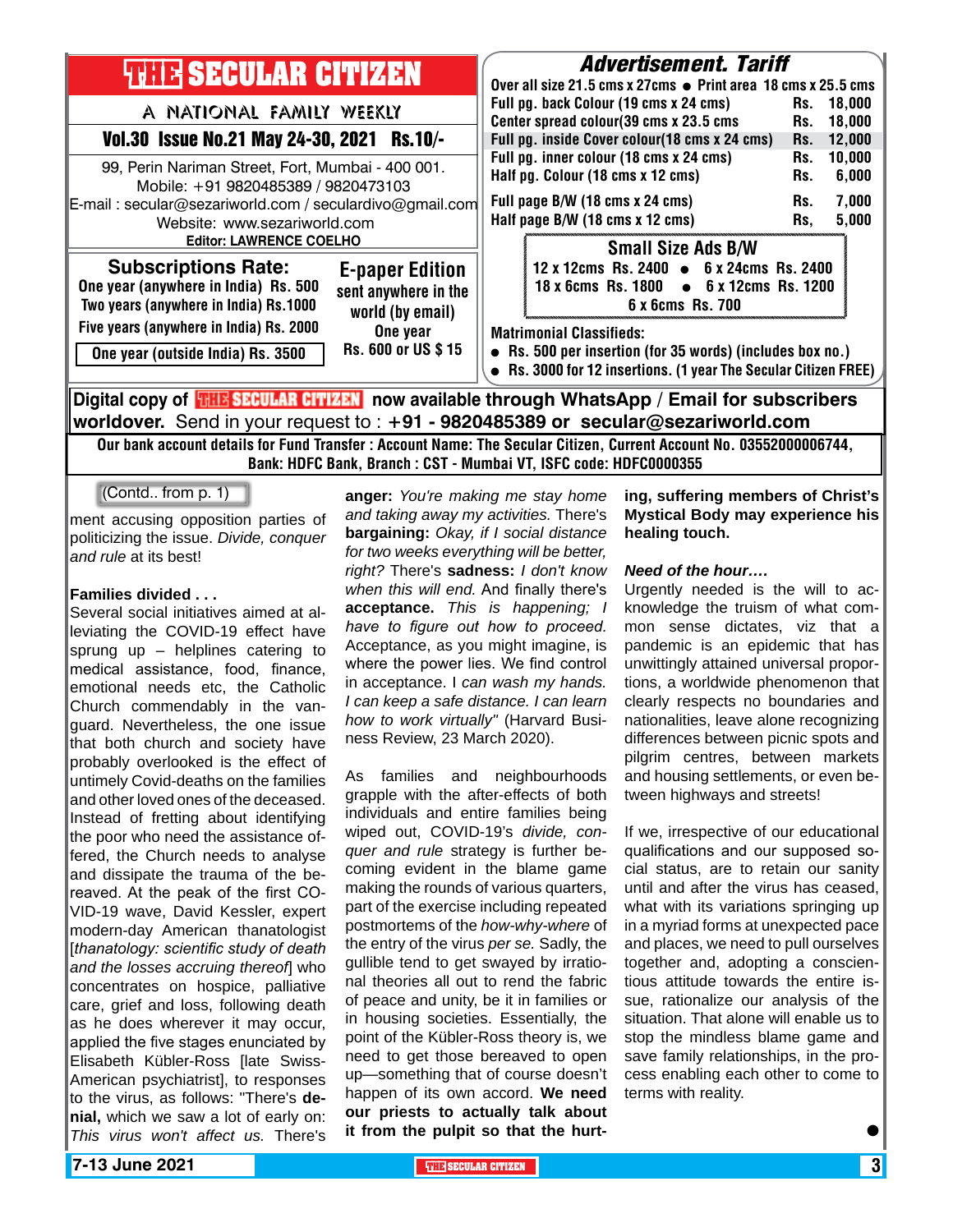#### (Contd.. from p. 2)

*ing widespread protests. Activists, NGOs, and political parties filed petitions against the CAA on the grounds that it added a religious qualification to the country's historically secular citizenship laws. None of the more than 100 legal challenges had been heard by the Supreme Court as of the year's end. Commentators, members of some political parties, and activists said the CAA was part of an effort to marginalize Muslim communities throughout the country. They also questioned delays in hearing legal challenges to the legislation. The government stated the legislation facilitated naturalization for refugees from religious minorities who had fled neighboring countries due to religious persecution and that Muslims could also apply for citizenship through other mechanisms".*

India has also gained notoriety with its anti-conversion laws which are clearly violative of Article 25 of the Constitution which guarantees every citizen the freedom to preach, practise and propagate the religion of one's choice. Perhaps the only democracy in the world which violates not only the rights of her people but also Article 18 of the Universal Declaration of Human Rights. On the anti-conversion laws which exist in some States the Report states, *"Ten of the 28 states in the country have laws restricting religious conversion: Arunachal Pradesh, Chhattisgarh, Gujarat, Himachal Pradesh, Jharkhand, Madhya Pradesh, Odisha, Rajasthan, Uttar Pradesh and Uttarakhand. Chhattisgarh, Madhya Pradesh, Uttarakhand, and Uttar Pradesh prohibit religious conversion by "force," "allurement," or "fraudulent means" and require district authorities to be informed of any intended conversions one month in advance. Himachal Pradesh and Odisha maintain similar prohibitions against conversion through "force," "inducement," or "fraud," and bar individuals from abetting such conversions. Odisha requires individuals wishing to convert to another religion and clergy intending to officiate at a conversion ceremony to submit formal notification to the government". In 2021,* some States including Uttar Pradesh, Madhya Pradesh and Gujarat haveintroduced anti-conversion laws which are several times more draconian than the existing ones. It would be interesting to see what the US Report 2021 on India's freedom of religion would contain.

The Report also details other areas where minorities are selectively targeted solely because of their religious beliefs; these include the Prevention of Cow Slaughter Act and the amendments to the Foreign Contributions Regulation Act (FCRA. In October, the Allahabad High Court in Uttar Pradesh ruled that the state Prevention of Cow Slaughter Act *"was being misused against innocent persons"* and granted bail to a Muslim individual arrested under the act. One key point in the Report was its reference to Fr. Stan Swamy when it states, *"On November 5, a National Investigative Agency (NIA) court in Mumbai extended the detention of Stan Swamy, a Jesuit priest and 84-year-old social activist, on sedition charges in connection with a violent demonstration that resulted in several deaths. NIA officers arrested him on October 8 at his residence on the outskirts of Ranchi, Jharkhand, and his communication with others during detention was strictly regulated. Swamy remained in jail at year's end."* After languishing in the Taloja jail for almost eight months, on 28 May, Fr Stan was finally allowed by the Bombay High Court the possibility to be admitted to the private Holy Family Hospital in Bandra for fifteen days for urgent medical treatment to address his deteriorating health,

Interestingly, more than a fortnight after the US State Department released this Report, the Government of India has not bothered to comment on it, leave alone issue a rebuttal; besides none of the mainstream media (most of it is still highly 'godified' – mouthpiece of the Government) have thought it necessary to make it part of the news. The 'bhakts' in the US – who enjoy freedom there and send money 'home' to help the fascist agenda of Hindutva to thrive in India – have not shown a whimper of protest. Truth is certainly hard to hide! A few weeks earlier on 22 April, the US Commission for International Religious

Freedom (USCIRF) released its Annual Report 202. The Report said that, *"religious freedom conditions in India continued their negative trajectory. The government, led by the Bhartiya Janata Party (BJP), promoted Hindu nationalist policies resulting in systematic, ongoing, and egregious violations of religious freedom."* It particularly noted the passage of the "religiously discriminatory" Citizenship Amendment Act. The report indicated that there was seeming police complicity in the Delhi riots; adding, *"At the beginning of the COVID-19 pandemic, disinformation and hateful rhetoric—including from government officials—often targeted religious minorities, continuing familiar patterns."* Further, the report alleged that *"government action including the acquittal of all individuals accused of demolishing the Babri Masjid Mosque—as well as government inaction to address religious violence contributed to a culture of impunity for those promulgating hate and violence toward religious minorities".*

The recommendations on India by theUSCIRF to the US Government were scathing, which included:

i. That India be designated India as a Country of Particular Concern (CPC) for engaging in and tolerating systematic ongoing, and egregious religious freedom violations.

ii. Those targeted sanctions be imposed on individuals and entities responsible for severe violations of religious freedom by freezing those individuals' or entities' assets and/or barring their entry into the United States.

iii. That the administration advances the human rights of all religious communities in India and promote religious freedom, dignity and interfaith dialogue through bilateral and multilateral forums and agreements.

iv. That ongoing religious freedom violations be condemned and support religious organizations and human rights groups being targeted for their advocacy of religious freedom.

v. That the US Congress should continue to raise religious freedom concerns in the U.S.-India bilateral relationship by hosting hearings, writing letters and constituting Congressional delegations.

(Contd.. on p. 6)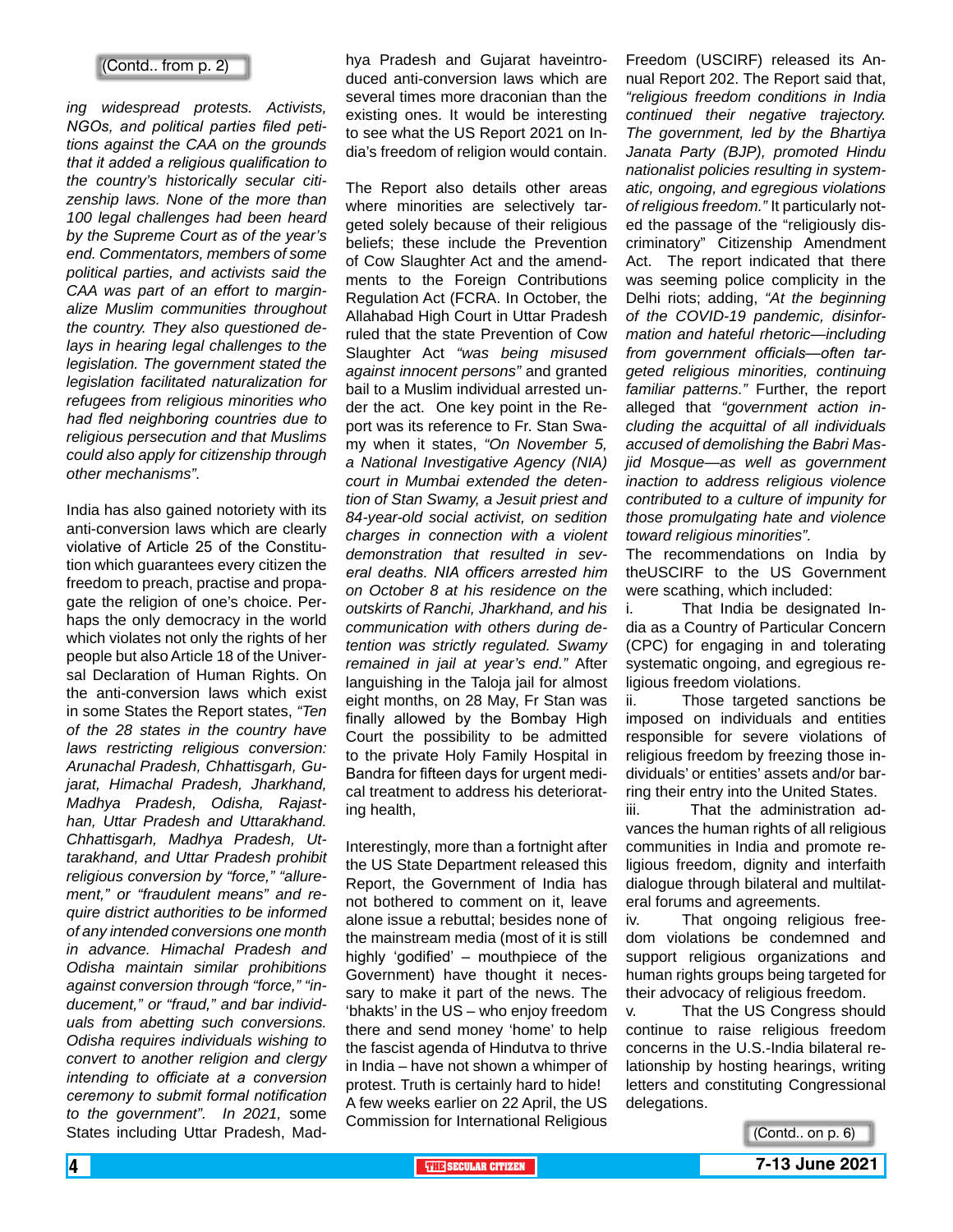

### **Time to prepare for a third Covid wave**

Speculation is rife these days over a third Covid -19 wave, expected to hit the country during the months July- September, which is said to be worse than the previous two and could prove disastrous to children. While we are still in the midst of the second wave, battling hard to breathe and stay alive, it is yet to be ascertained whether the warning bells sounded by eminent epidemiologists and medical experts is more of a cautionary signal or an impending disaster waiting to unleash itself once again. We in Goa are still paying a heavy price for the govt's cavalier and lackadaisical attitude in tackling the second wave, when there were enough straws in the wind to indicate the galloping rise in the number of daily Covid positive cases in the state. Hundreds of lives could have been saved, had the Goa govt prepared a contingency plan with adequate infrastructre for hospitalisation and a properlymanaged healthcare system for the treatment of Covid patients, with life –saving medicines and equipment. Sadly, all this was missing, as patients continue to die. even today. This is true in other states as well. We cannot afford to make the same mistakes again and play with the lives of people. It is therefore necessary for every state govt, to draw up a plan of action to tackle the third wave and remain in readiness, before we are caught napping once again. And with the increasing number of cases and deaths caused by the black, white and yellow fungus, we are faced with an even more challenging and daunting task of saving

precious lives.

*—A. F. Nazareth, Alto Porvorim, Goa*

### **COVID - A Game of Numbers?**

 According to a news report in today's newspapers, the External Affairs Minister S Jaishankar has said that there is "a political effort" to depict the current government in India in a certain way and there is a difference between the political imagery that has been "concocted" and the actual governance record. These remarks were in response to a New York Times report that said India's Covid deaths were severely undercounted and underreported and possibly three times the official 3 lakh count. Understandably, this report had rattled the government of India. Perhaps, there is an element of truth after all, in the New York Times report.

The government on their part should review the handling of the pandemic. There is little doubt that the whole pandemic has been mismanaged right from the very start the unnecessary publicity events, the sudden national lockdown, the huge religious gatherings, massive election rallies, lack of medical infrastructure, the list can go on.

The government is visibly upset about the numbers. For the government and for our politicians of course, everything is a game of numbers, whether it is the number of Covid deaths, the number of positive or negative cases, etc., or whether it is the number of MPs or MLAs they have with them. Or how many MPs or MLAs a party can purchase in order to form a government or bring down an elected government. For far too long, it's been about numbers, can we talk about hearts?

It's time we all come down to the realisation that human beings are not numbers, they have emotions. Every single life lost, either to COVID or otherwise, is important. The next of kin feel the sorrow of every member of the family that has deceased. It pains the heart. The authorities need to understand that the entire family life is disturbed on account of the death of a spouse, a daughter, or a son or mother or father. Several children and infants have been orphaned on account of the death of their parents. And finally, who pays? And can money compensate for the loss of human lives? All the money & wealth in the world cannot bring back the dead to life. That is the sad reality!

> *— Melville X. D'Souza Orlem, Malad West.*

#### **Abp Leopoldo Girelli Apostolic Nuncio to India & Nepal**

*Respected Nuncioji,*

We have just received the long awaited news that you arrived at New Delhi airport early this morning. A sincere and warm welcome to India that has given birth to major world religions like Jainism, Buddhism, Hinduism and Sikhism; and welcomed Christianity long before most of Europe did.

The Catholic community in India, and the laity in particular, is greatly relieved at your coming,as we have remained orphaned for the last nine months, with your office remaining vacant, even though the Charge d` Affairs did a commendable job in the interregnum.

There are many pressing issues that the Vatican needs to address in India. However, we will leave that for later. For now, a renewed welcome. BENVE-NUTO SUSWAGATHAM.

Respectfully, **chhotebhai CONVENOR** INDIAN CATHOLIC FORUM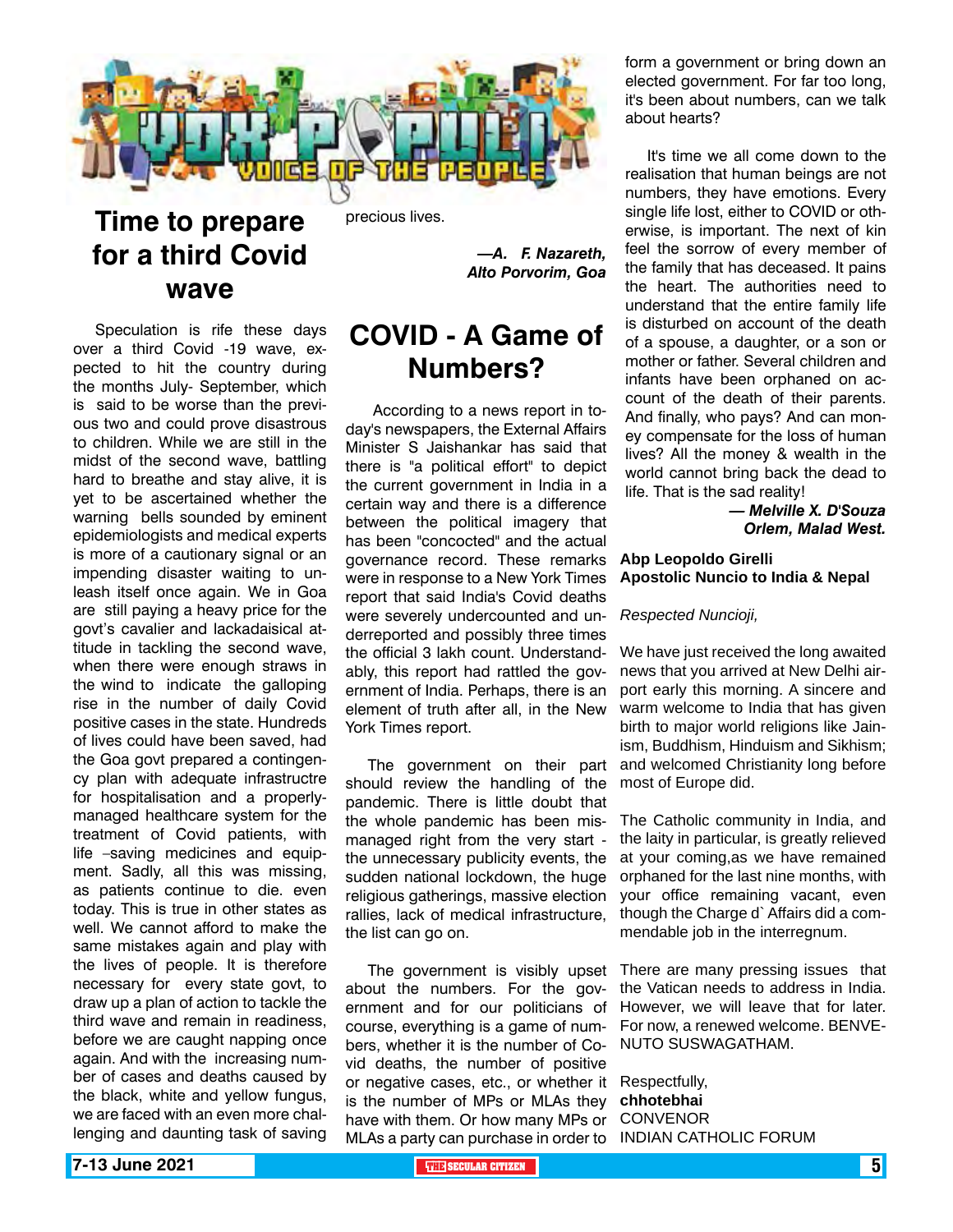## **Why Don't We Trust Science Anymore?**

#### *by Don Aguiar.*

**People won't believe the gov-**<br>ernment will lie to them, they<br>don't believe the government<br>would ever do anything that will harm ernment will lie to them, they don't believe the government would ever do anything that will harm them, but the governments are doing such things. The need is to do a little research on the covid-19 vaccine to know if the below will come true. Where did our labs get the sample from? Where did they buy it from? Look at the timeline of production.

- 1. What you get when cigarette companies fund research?
- 2. What you get when Agro-industry

(Contd.. from p. 4)

Short of declaring India as a CPC, the US State Department Report seems to have integrated several of the recommendations of the USCIRF. On expected lines. the Indian Government rejected the USCIRF Report. A spokesperson from the Ministry of External Affairs went on the offensive saying, *"Our principled position remains that we see no locus standi for a foreign entity to pronounce on the state of our citizens' constitutionally protected rights"* So whyhas the Government of India has not responded to the State Department report is a big question! India cannot be selective in its foreign policy: buying rafale jets from France or arms and ammunition from the United Sates is also an 'interference' in the internal affairs of our country; the Prime Minister going to Texas to canvas for Trump for another term of Presidency is also 'interference';hypocrisy, one-sidedness and double talk only lays bare the insidious agenda of a fascist regime.

India's foreign minister is currently in the United States and was absolutely pathetic when he stated, that India is being maligned on the international stage A sad joke indeed! Yes, India is being maligned by those who rule the

funds research? Green, white and blue revolution?

- 3. What you get when big oil funds research? Distraction that meat is the enemy, cooking with wood is the enemy?
- 4. What you get when big pharmacy funds their research?

Vaccines and the pharmacy mafia who got government to not hold them liable for deaths, through legislation. Welcome to the real hell created by the greedy and the ignorant who furthers their agenda. With such a system, here is an example of what they

country today: who are unable to meet the basic health needs of the people, who waste tax-payers money constructing a grandiose Central Vista, who destroy the environment, like the pristine Lakshadweep to help crony capitalists to profit, who use religion to keep people divided, who spew venom and hate on the minorities… and much more! In a systematic and pernicious way, the regime and their henchmenhave attacked and destroyed all that is precious in India: Constitutional Rights, democratic values and the pluralistic fabric.

The US State Department's '2020 International Religious Freedom Report' – should be an important reminder to the ruling regime that in a democracy, the freedom of religion is not only a right but also sacred. In the words of Mahatma Gandhi, *"I do not expect India to develop one religion, i.e., to be wholly Hindu, or wholly Christian, or wholly Muslim, but I want it to be wholly tolerant, with its religions working side by side with one another."*

Whether those in power have the ability to listen and the courage to change – is another question!

> *\*(Fr Cedric Prakash SJ is a human right, reconciliation & peace activist/writer. Contact: cedricprakash@gmail.com )* (Contd.. on p. 7)

could make people believe.

Logic dictates, in the absence of knowledge, ignorance is bliss. AND Science of Humanity has proven studies to provide more than sufficiently that a feeling of bliss is more beneficial to Human immunity than the feeling of fear. Fear which is all that is published, promoted and spread by both governments and media from the inception of this so called #PlannedDemic.

They invent a story that is about a virus and its variations, its mutations over time and make sure they embed it through the captive media, make sure that no one can counter it by censoring alternative sources, then people are now familiar with this idea that this virus mutates, which it does, and that it produces variants, which is true as well, which could escape your immune system, and they got a cure.

Governments and their advisers are lying to you that variants are different enough from the current virus that, even if you're immune from natural exposure or vaccination, you're a risk and you need to come and get this vaccine.

According to Dr Michael Yeadon, Pfizer's former Vice President and Chief Scientist for Allergy & Respiratory who spent 32 years in the industry leading new medicines research and retired from the pharmaceutical giant with "the most senior research position" in his field who says that -

There is "no possibility" current variants of COVID-19 will escape immunity. It is "just a lie."

Yet, governments around the world are repeating this lie, indicating that we are witnessing not just "convergent opportunism," but a "conspiracy." Meanwhile media outlets and Big Tech platforms are committed to the same propaganda and the censorship of the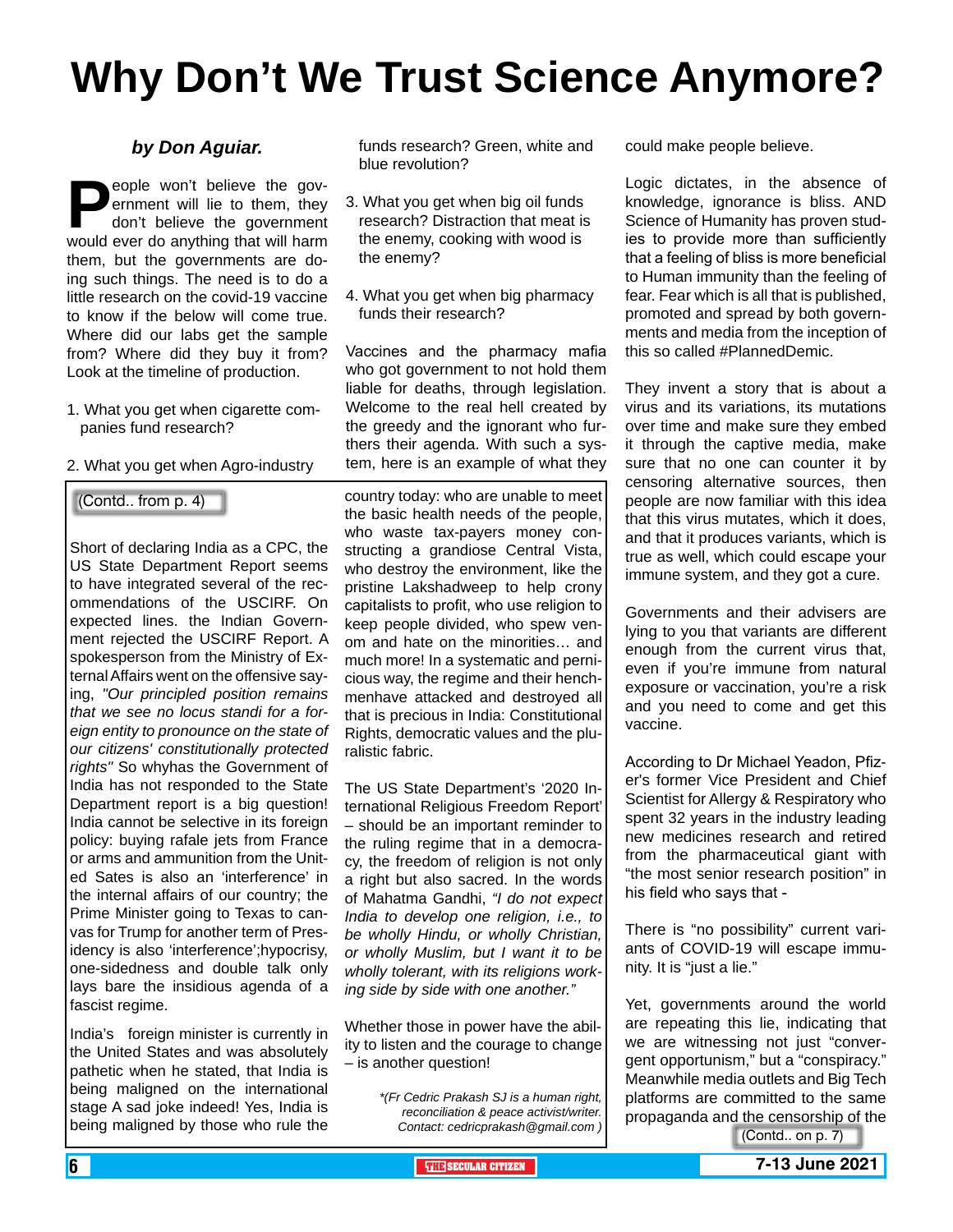truth.

It's a fallacy this idea of asymptomatic transmission and that you don't have symptoms, but you are a source of a virus. That lockdowns work that masks have a protective value obviously for you or someone else, and that variants are scary things and the need to close international borders in case some of these nasty foreign variants get in. Our entire national policy is based on these all being broadly right, but they are all wrong.

Very significant powerbrokers around the world have either planned to take advantage of the pandemic or created the pandemic because dozens and dozens of governments are all saying same sort of future script, the same lies and doing the same inefficacious things which is, 'We don't want you to move around because of these pesky "variants"'— 'don't worry, there will be "top-up" vaccines that will cope with the potential escapees,' that demonstrably cost lives. But why?

Pharmaceutical companies have already begun to develop unneeded "booster" vaccines for the "variants." The companies are planning to manufacture billions of vials, in addition to the current experimental COVID-19 "vaccine" campaign.

Regulatory agencies like the U.S. Food and Drug Administration and the European Medicines Agency, have announced that since these "top-up" vaccines will be so similar to the prior injections which were approved for emergency use authorization, drug companies will not be required to "perform any clinical safety studies.

Thus, this virtually means that design and implementation of repeated and coerced mRNA vaccines "go from the computer screen of a pharmaceutical company into the arms of hundreds of millions of people, (injecting) some superfluous genetic sequence for which there is absolutely no need or justification.

Here from a 1981 book by Bilderberger Jacques Attalli is an example of the Elite's mind-set:

"The future will be about finding ways to reduce the population…… of course, we will not be able to execute people or build camps. We get rid of them by making them believe it is for their own good…. We will find or cause something, a pandemic targeting certain people, a real economic crises or not, a virus affecting the old or the elderly, it doesn't matter, the week and the fearful will succumb to it. The stupid will believe in it and asked to be treated. We will have taken care of having panned the treatment, a treatment that will be the solution. The selection of idiots will therefore be done by itself: they will go to the slaughterhouse alone."

The science of virology is such that the immune system creates a defence only for a weakened germ. And not the full blown germ.

A vaccine has a weakened germ that one may want to get immune to. Like small pox. The small pox is weakened with preservatives. That is given to you and your body prepares anti bodies and a program code in the RNA to tackle that germ. The covid-19 vaccine is not a vaccine. It's an mRNA program with synthetic code to program your gene. Like Alzheimer's or whatever degenerative code is in that, is not a vaccine at all.

For the first time in the history of vaccination, the so-called mRNA vaccines of the latest generation directly interfere with the patient's genetic material and therefore alter the individual genetic material, which is genetic manipulation, which was already prohibited and was previously considered a crime. Hence are the experimental injections of genetic presented to us as vaccines really safe?

The so-called mRNA vaccine being given for coronavirus is not a coronavirus vaccine! It was always the pathogen itself - a microbe or virus that was

killed or attenuated, that is, weakened - and introduced into the body in order to produce antibodies. It is part of the newest group of mRNA allegedly "vaccines". Once inside a human cell, mRNA reprograms normal RNA / DNA, which begins to make another protein.

That is, it is an instrument of genetic influence. Gene weapon! And the survivors will become GMOs (genetically modified organisms)! That is, nothing to do with traditional vaccines!

Following the unprecedented mRNA vaccine, the vaccinated will no longer be able to treat the symptoms of the vaccine in an additional way.

Vaccinated people will have to come to terms with the consequences, because they can no longer be cured by simply removing toxins from the human body, as in a person with a genetic defect such as Down syndrome, Klinefelter syndrome, Turner syndrome, genetic heart failure, haemophilia, cystic fibrosis, Rhett syndrome, etc.), because the genetic defect is forever!

This clearly means: If a symptom of vaccination develops after mRNA vaccination, no therapist can help you, because DAMAGE CAUSED BY VAC-CINATION WILL BE GENETICALLY Irreversible.

In the meantime - The coronavirus is constantly mutating and there is still uncertainty about how much vaccines can protect against the emerging variants. Keeping in mind that the virus is very clever and keeps mutating, we cannot say what will be the protection from vaccines as far as new emerging variants are concerned.

Why are they doing this and not trusting science anymore? Since no benign reason is apparent, the use of vaccine passports along with a "banking reset" could issue in a totalitarianism unlike the world has ever seen. Recalling the evil of Stalin, Mao, and Hitler, "mass depopulation" remains a logical outcome.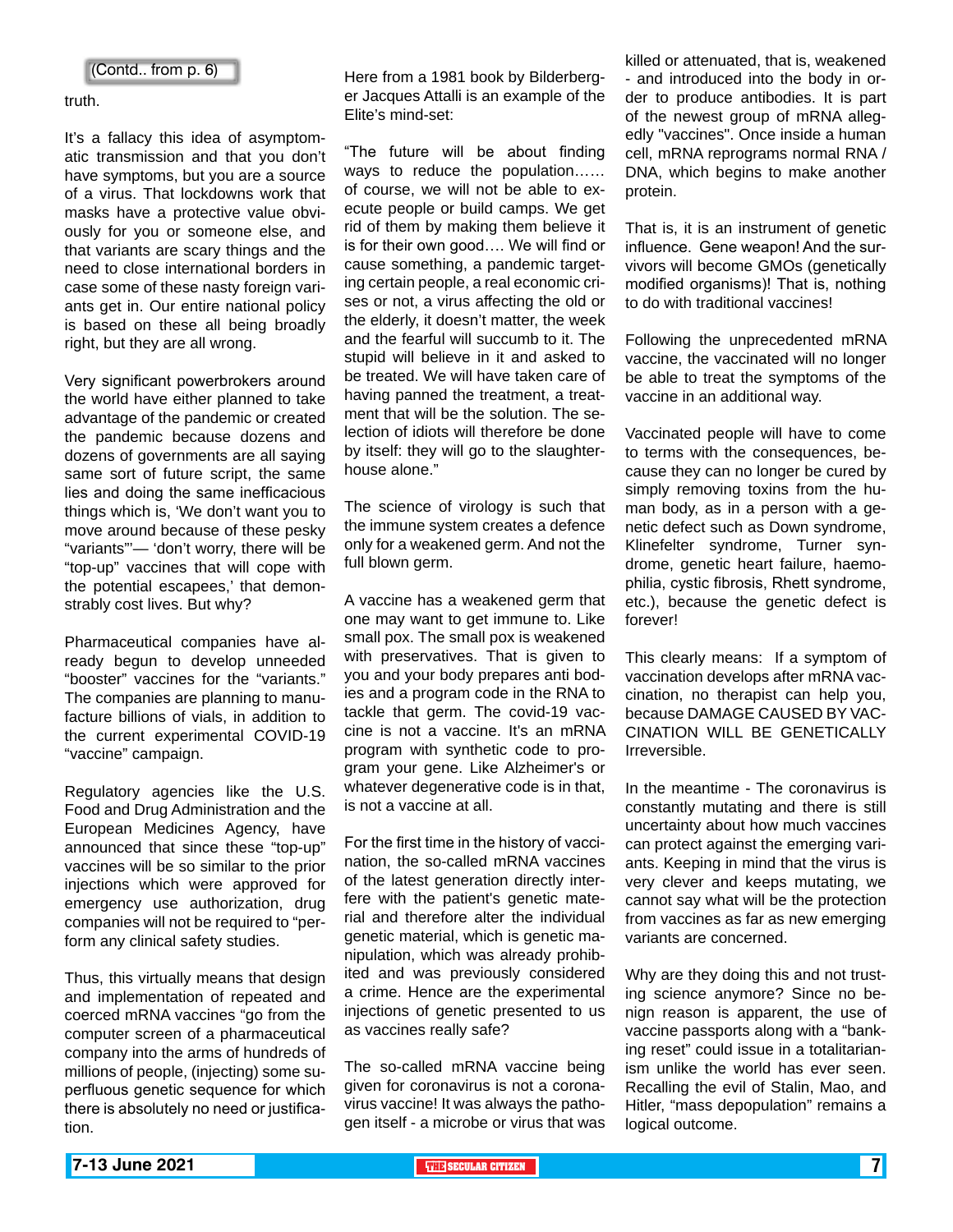# **Customer Is King**

Ustomer is King" is an age-old<br>business mantra accentuating<br>the importance of customers<br>(and would-be customers) in every business mantra accentuating the importance of customers (and would-be customers) in every business. Traditionally, this rule usually entails a company's promise to provide good customer services to keep them in good stead and well and keep the customer base forever by keeping a close, cordial and courteous relationship. Customer is King is an age-old business mantra accentuating the importance of customers in every business. Whatever industry you are in, whatever business you are into, your customers and would-be customers will always be one of your most valuable stakeholders. How well you treat them will always have an impact on your business. So one simple piece of advice I could give businesses these days is to never treat your relationship with your customers as

transactional but a long term relationship that needs to be sustained.

You are probably looking forward to expanding your business. This is possible but the decision should be made

after considering the opinion of your customers. Yes, the "customers are business", and the have equal say as the owner. In fact customers are the rulers in the business world, but not the owner. The victory or the downfall of the customers depends on your customers. Always ensure you provide good customer services to your customers lest you want to say goodbye to success in your business.

It is not easy to attract and keep the same customers. It takes a lot to attract clients into your business and losing them would be the last think you can ever think of. Once you have managed to get customers, you focus should now be on how to make them stay rather than how you will acquire new ones. In many cases, people ne-

glect the already existing customers while trying to attract new ones. And most of the time they end up doublelosing. Not getting new clients and losing the existing ones. Always have in mind that your customer is your boss and be the best service provider they can ever get. Most importantly develop communication with your customers. This will surely keep them around all the time.

So, we have to play ducks and drakes with our clients to keep aloft our hopes and maintain a healthy relationship. Customer relies on Quality: You cannot give anything to your customer; for retaining them, you need to lure them with the quality product. Never offend your customer: One should never mess with their customer as they have got a very powerful tool -word of mouth. Negative publicity can prove to

you should understand that C.K. Subramaniam No king would accept if they be a curse to your business. Always make your service accessible: Customers likes to be treated royally. Therefore, your service should be always at their disposal. Never tell your customer what to do:

> are being told or directed. The same is applied to today's customers as well. Gone are those days when customers were easily manipulated. Now the customers demand not seek for the direction of what to buy and what not to.

> Ten years ago, the financial services (FS) industry was a very different place to operate in for IT outsourcing vendors. With a conservative, traditionalist approach to hiring external suppliers, outsourcing in any form was placed low down on the list of priorities for FS decision makers. Today, however, it's a different story entirely, with the financial services sector now commonly perceived as the biggest consumers of IT outsourcing in industry today. Traditionally, banks in particular, would rarely engage with cus-



tomers beyond promotional activity for specific products. In an industry that has never been so competitive and tough, the banking sector has been forced to wake up to the importance of building a relationship with its customers if they are to thrive.

But take the case of a franchise like Amazon. They have captured the entire empire through their efficient and value added services for several years. An their business meetings are most interesting and enchanting. They value customers to the maximum and their return policy is one such offer, which provides a chance to return the product you ordered, if you do not like it in any way. Again, when the meeting is on with executives, there will be one empty chair meant for customer. The presumption is that the customer is just watching the proceedings and the move in the meeting is to cater to the needs of the client. It is time to provide value added products even in small business as well. When you go in for sale of phenyl the client will ask for broom or brush to clean the floors. So value added service is most important in a business.

The perfect storm of increased competition, a struggling economy and demand from customers for new valueadded services will continue to prompt banks and brokerages to outsource many business-critical functions, from back-office systems to infrastructure management. Clearly, when third party suppliers are concerned, there'll always be an element of uncertainty

(Contd.. on p. 9)

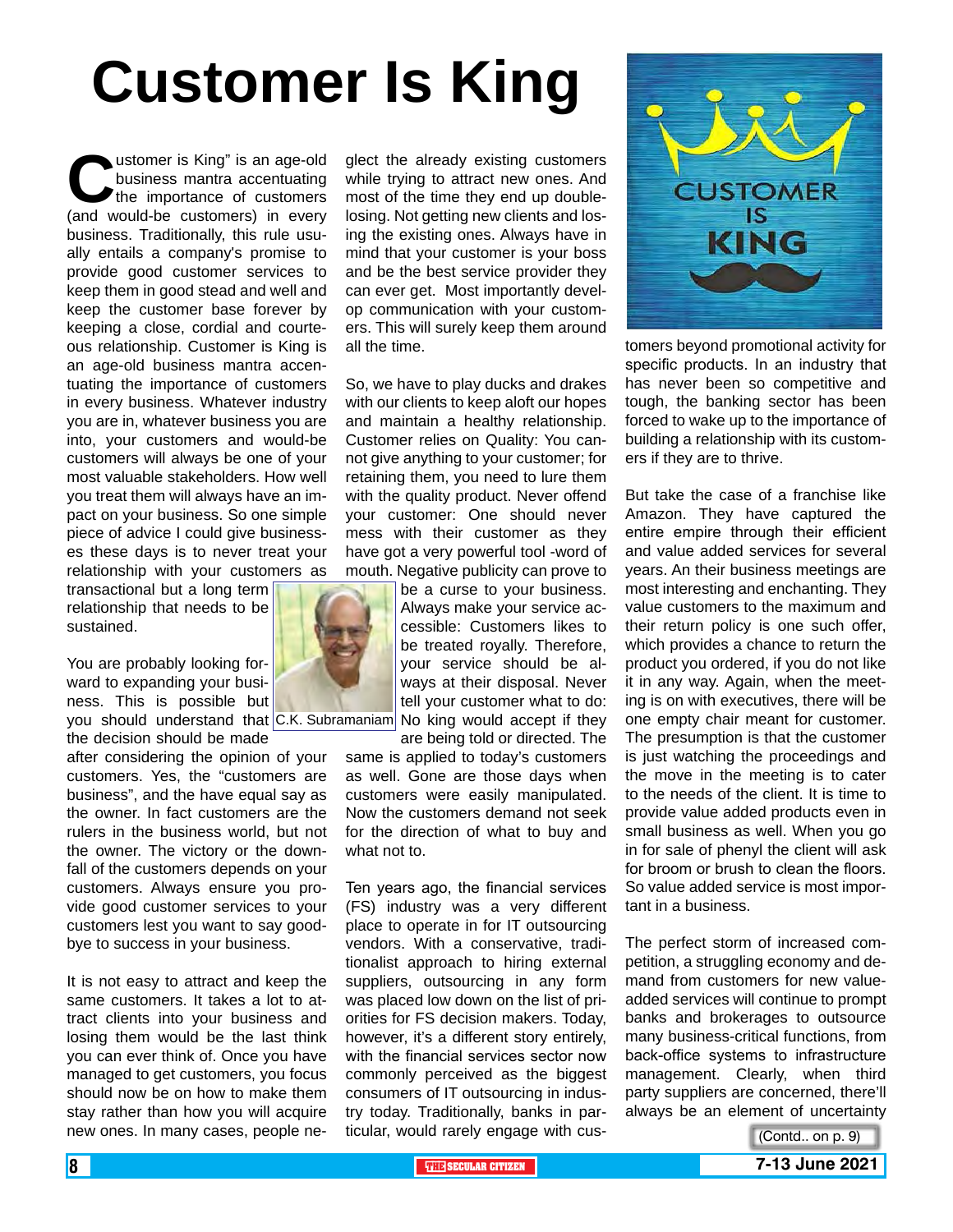#### (Contd.. from p. 8)

amongst banks, in particular, and it's clear that these leopards won't necessarily change their spots completely overnight. Despite this, it seems clear that, for both vendors and end-users, when it comes to IT outsourcing in the financial services industry, the customer is, and will continue to be, king!

A lot of companies which uses customer service as a tool to rectify the customer complaints, they overlook the things which are essential to make customers happy. In today's marketing world where customer is the reason any business survives, it is really very critical to satisfy customers' needs and keep him delightful so that he is advocate for the customer. In other language he is one who recommends the company. Customers today want the very most and the best for the every rupee he spent, and on the best conditions. Only the individuals and companies that provide extremely exceptional products and services at reasonable prices last.

When you serve in banking service the Management information Systems play a pivotal role. When I was providing cash management service to Maruti Suzuki Limited the project manager would like to know early in the morning the state wise sale of Maruti cars, according to colour and model at his table for his perusal. The MIS provides the base for his working and the sale turnover will give a clear picture about achieving the target on daily basis.

Meeting some of a customer's demands may be expensive. But then, consumers are the one who is paying for the product. Today the firms do not leave any stone unturned to attract the consumer and gain a significant market share. The companies have started differentiating their own products with the consumers' eyes. They promise of the value to be delivered and believe in customer value proposition. But what makes customer so important to business owners?

An intelligent business owner identifies the right customer. It builds the relation with customer, keeps him delightful. Helps him in selecting by providing options and add a customer who recommends the company in right spirit. In a customer meet for bank clients, I was given the last chance to speak in the form of "vote of thanks" As a popular person in the Bank's set up I was somewhat pragmatic and purposeful in my approach towards my clients. First I begged pardon to my clients to bear with the bank for the delay in system failures during the early days when Centralised Banking Solutions (CBS) was first introduced. While concluding my talk I was very much pertinent to thank my clients and concluded the relationship between Bank and the customer is just like " Fevikol ka jode hai - Jaldi tootha nahi". In came the reply from my clients "Bilkul sahi kaha aapne" in affirmative.

# **Matrimonial Proposals**

### **Proposals are invited for**

**Mangalorean RC Bachelor, 31 years belonging to a highly educated and very affluent family with interests in healthcare, agriculture and many other sectors, Tall, Fair, Handsome, Holding Doctorate, managing the family business in Karnataka State. (REF:MM104)**

**40 years Mangalorean bachelor doctor (Ph.D) Ht. 6' Wt. 75 kg Fair., Hadsome. no bad habits. High affluent society well connected. Belongs to highly placed business family in Mumbai (REF:MM103)**

**28 years Mangalorean spinster C.A., Ht. 5'.6" Wt. 49 kg Fair., Beautiful. well cultured. Affluent society. Belongs to established business family in Maharashtra (REF:MM105)**

**28 year Mumbai based Goan Roman Catholic Bachelor, Ht. 5' 10", Wt. 72 kgs, Wheatish Complexion, Edn. B.Com., Profession : a Banker (REF:MM109)**

**Vasai based affluent business family R.C. East Indian Spinster, 33, years Ht. 5' 2", very beautiful and pretty. MS General Surgeon, Doctor by profession. (REF:106)**

**Mumbai based now in Dubai Mangalorean Roman Catholic Spinster, 33 years, Ht. 5' 7", Fair Complexion, Edn. BMS, profession: a Senior Merchandiser (REF:107)**

**Mumbai based Mangalorean Roman Catholic Spinster, 29 years, Ht. 5' 4", Wt. 72 kgs, Wheatish Complexion, Edn. B.Com., C.A., Holding a managerial post. (REF:108)** 

*Those interested in this proposal :*

- **Registered members of Royal Christian Family can** just email us mentioning the respective ref no. and your registered no.
- Non registered Grooms or Brides are requested to upload your profile at our website www.royalchristianfamily.com and contact us on our email: royalchristianfamily@gmail.com mentioning the respective ref no. along with your registered ID.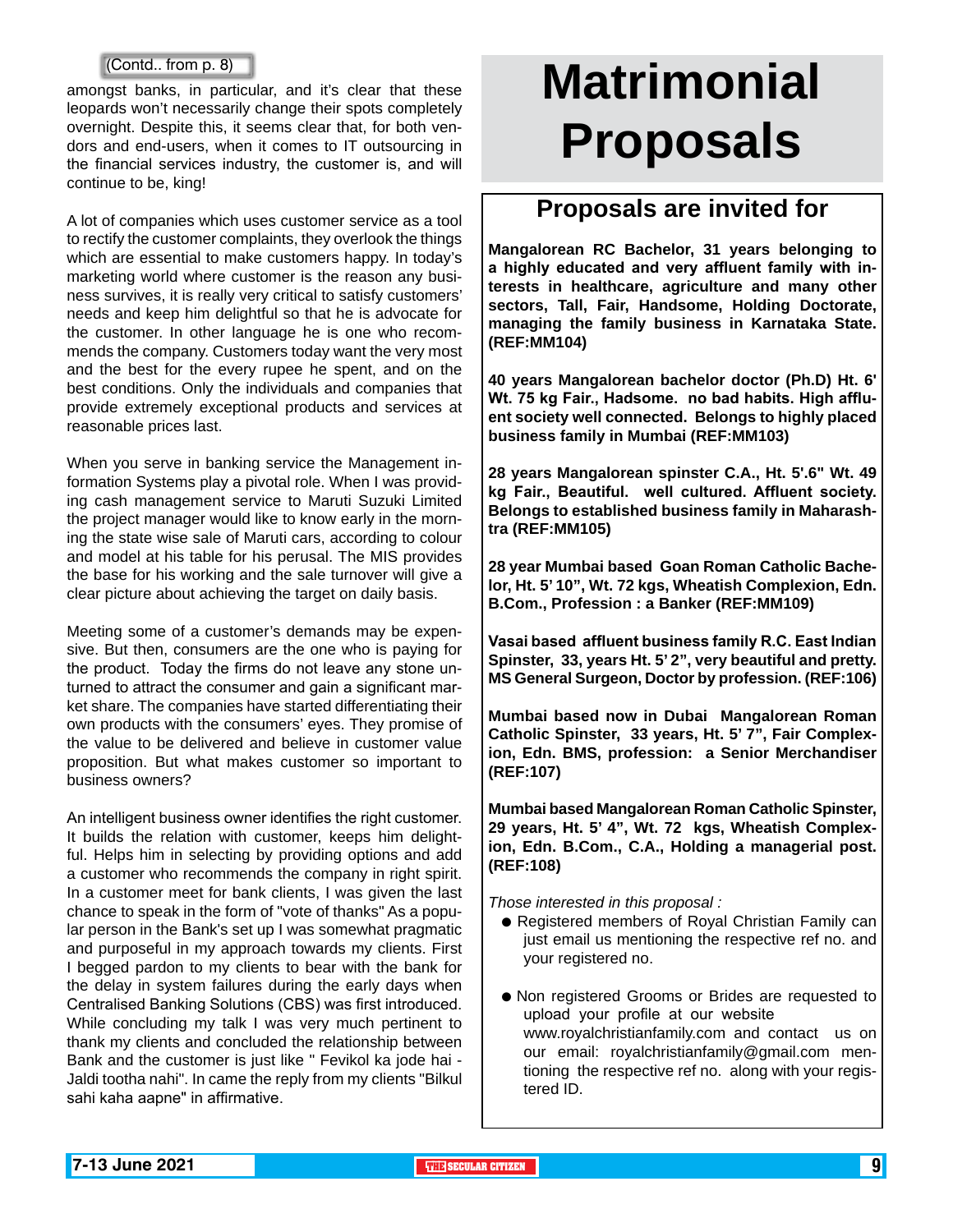# **Bombay Catholic Sabha PRESENTS**

**Online Talent Hunt Competition 2021 Organised** 

#### **byTraining and Youth Affairs Forum** *APPEAL:*

 Prior to February 2020, life used to be quite hectic for our children and youth with academic activities, in addition to various extra-curricular activities in their schools and colleges. However, with the COVID-19 pandemic shifting all classes online, the scenario over the past 14 months has 'locked down' our children and youth, not giving them an opportunity to showcase their talents. The 'new normal' has become the norm.

 Why should we deny our children and youth an opportunity to show off their talents? The BCS has found a way to keep them engaged at home during the COVID-19 lockdown by providing a platform to allow their talents to shine forth.

 The BCS Talent Competition 2021 will not only provide our children and youth a supportive platform to manifest known talent, but will also help to unearth new talent during this lockdown. The diocesan level competition is expected to attract entries from children below 10 to youth below 25 years. The last date for entries is June 7, 2021.

 The grand finale is set for June 29, 2021, feast of St Paul, patron of the Bombay Catholic Sabha.

#### *Lawrence Fernandes*

*Vice President Training & Youth Affairs Forum*

#### **I. Guidelines:**

- A. Contestant can participate in maximum TWO categories out of the Five.
- B. Only one video per contestant (in each category) should be e-mailed (with the full name of the contestant and parish) to bcstalent2021@ gmail.com
- C. Each performance (in any category) must not exceed three (3) minutes.
- D. Usageof props allowed.
- E. The entry form & the Videos must

be submitted on the same day. Format: 16:9 ratio (landscape mode); 1080p or 720p video quality preferred & submitted in MP4/MPEG4/ MOV.Videos without an entry form will not be considered.

- F. The Entry form is available at the following link: https://forms.gle/ JGvRiGu8BytryAgA9 along with the guidelines and the rules.
- G. May 31, 2021 is the date for determining the age category. In case of age-related queries/complaints, the Committee reserves the right to ask a contestant to send a soft copy of the Baptism Certificate.
- H. Last date for submitting entry form - Monday, 7th June, 2021 (11 p.m.)
- I. The Awards will be announced on 29th June 2021.
- J. The decision of the judges will be final.
- K. The Committee will not entertain any queries from contestants or others with regard to the judges' decision.

#### **II. Eligibility:**

- a) Should be a Member of the Bombay Catholic Sabha.
- b) Those above 18 years if not a Member then they have to become a Member prior to sending their Entry.
- c) Those below 18 years may fill their Parent's Membership number on the Competition form.
- d) To become a Member of the BCS, contact your unit office bearers or call BCS Central Office nos. 022 2444 6632 between 10:00 AM and 3:00 PM, Monday to Saturday.

#### **III. Categories: Rules and Regulations + Judging Criteria:** *1. Solo Singing (Vocal)*

- ◆ Allowed to use "Minus One Track" or "An Accompanist"
- v Decently dressed semi-casual/ Formal
- ◆ Do not use any YouTube copyright material.
	- *- Judging Criteria:*
- 1. Accuracy of Pitching
- 2. Quality of Voice
- 3. Voice Modulation
- 4. Choice of Song

#### *2. Solo Dancing*

- ◆ Modestly dressed
- $\triangle$  Can use any theme
- ◆ Do not use any YouTube copyright material.
	- Judging Criteria:
- 1. Facial Expressions
- 2. Body gestures
- 3. Clear footwork
- 4. Creativity

#### *3. Playing any Instrument*

- ◆ No background music to be played
- ◆ Decently dressed semi-casuals
- ◆ Do not use any YouTube copyright material.
	- *- Judging Criteria:*
- 1. Rhythm and Accuracy
- 2. Expression
- 3. Tempo and appropriate style
- 4. Choice of Music
- 5. Technique

#### *4. Comedy Act*

- ◆ Allowed to use sound track/effects
- ◆ Allowed ONLY for Age Group "16 to 20" and "21 to 25"
- ◆ Decently dressed semi-casual
- ◆ No use of Religious/Political content
- ◆ Do not use any YouTube copyright material.
	- *- Judging Criteria*:
- 1. Appearance and Presentation
- 2. Content
- 3. Sense of humor

#### *5. Elocution*

- ◆ Allowed ONLY for Age Group "Below 10" and "11 to 15"
- v Decently dressedSemi-casual/Formal
- ◆ Should not be a song
- ◆ Do not use any YouTube copyright material.
- *Judging Criteria*:
- 1. Voice modulation and diction
- 2. Smooth delivery
- 3. Body language
- 4. Overall Presentation

#### **THANK YOU AND ALL THE BEST** !

#### 10 **THE SECULAR CITIZEN 7-13 June 2021**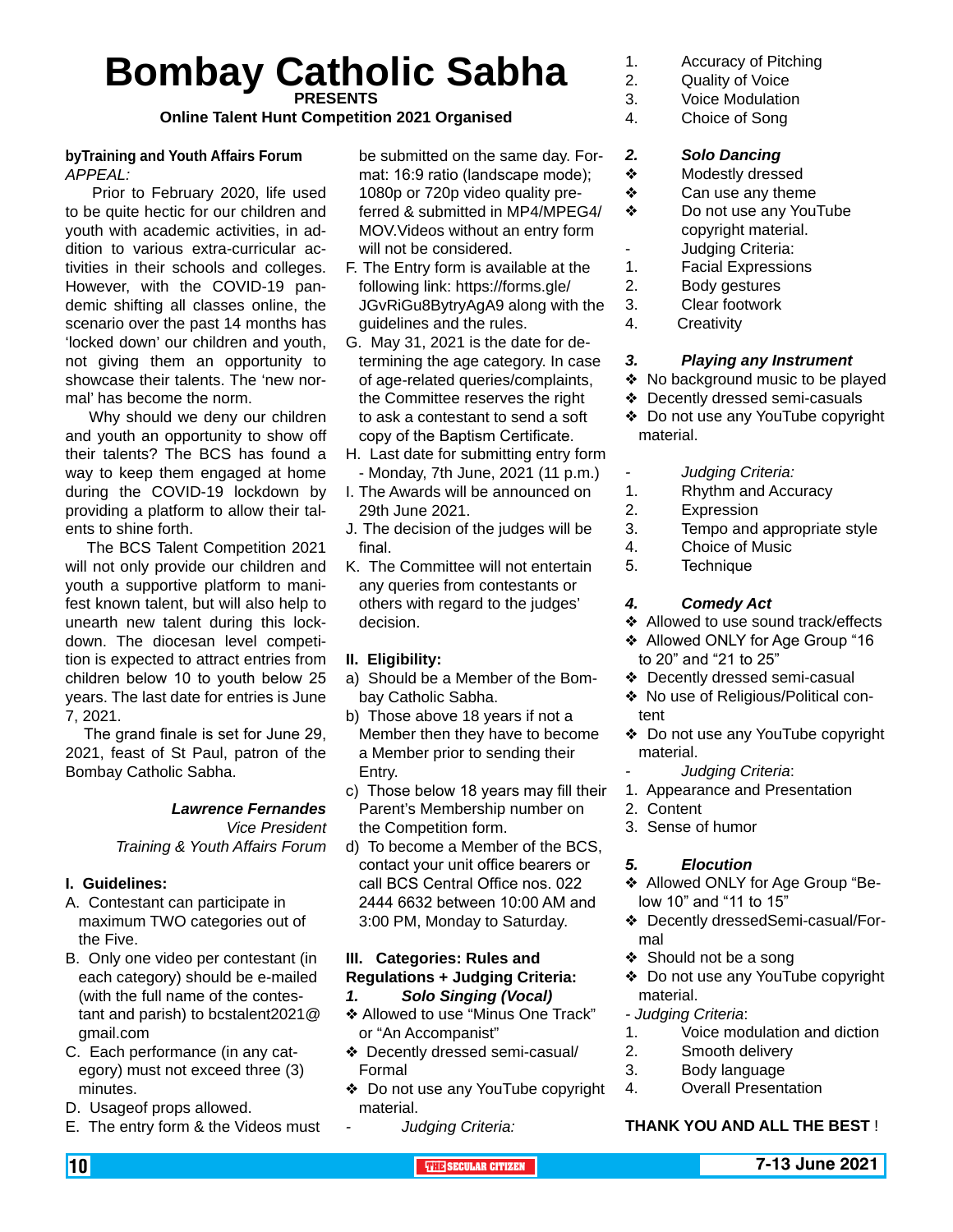## **Jana Kumari**

When natural calamities take place and the victims ask, "But why had it to happen to me?" The answer is: Who can say? It's all God's doing! In a novel the author is the creator-God at least of his composition. The situations, he creates, the characters, he paints, the dialogues -even thoughts the characters have are his promptings! In a novel the reader cannot ask why this or that event takes place? It's in place simply because the author decided! Portuguese writer Jose Saramago says, " Already before I start writing a novel I see the characters, I hear their voices ... even their deaths..." Somebody has said an author has a third eye with which he sees things which the common man does not see with two eyes!

#### **THE COMPOSITION**

 Mr. Raymond Machado in his latest novel जाना कुमारी Jana Kumari has com-

posed the story in a creative way. Many times the reader asks himself, "But why this way?.." 'Jana Kumari' continues the story from the author's earlier novel titled कोपात Kopat (God-father). Both are written against the background of Vadval community of Vasai. In Kopat, Emanuel

the hero was working on a cruise ship 'Sea Palace'. The ship got drowned in a cyclone. He was lost. Even after a long search the cruise company could find no trace of him. He was taken for dead.

Jana was a simple girl brought up in the traditional Wadwal family with the rustic society of Vasai of 20th century. Just after two years of marriage she lost Emanuel. Refusing to remarry a widower she undertakes to bring up her son Johnson and give him the best of education singlehanded. At the same time hoping eagerly to receive the news one day that Emanuel is alive and coming home! But all in vain! Finally after 13 years of waiting she is persuaded to marry Mr. Stanislaw Saldanha of Vile Parle. Both were on their monthly visits to their sons, boarders in Don Bosco school, Lonavla. Mr. Stanislaus Saldanha, like Jana, was a single parent of his son Ryan. He has been deserted by his wife. Both Jana and Stanislaus

being conscientious parents and lonely in life are drawn closer and finally get married. Fantastic union isn't it? Jana gets husband, Stan gets wife, Ryan gets mother and Johnson gets a father! God is great -nay the author! To prepare simpleton Jana who was awaiting her beloved Manya, to marry another man, that too a divorcee with a teenage

son Ryan was a big job for the author! He does it smoothly. They get married.

The next difficult task was to take Jonson to Cuba to discover his father. Emanuel was living in Cuba. He had lost his memory in the cyclone at the sea. He was remarried and living with a family! Emamuel recovers his memory just by hearing a phrase in Wadval 'तुमी कट्ने?' Tumi katshe? (Where are you from?). The dialect has a deep ef-

> fect in our subconscious mind. In his vacation Johnson brings Emanuel with his 'Kajha Hamel' family to India. Thus he dares to bring Jana, Stanislaus, Ryan, Emamnuel with their newly established families, Saldanha, D'souza, Garerro, and Kajha Hamel together face to face

and convinces them all to accept the strange situation and continue to live their present life happily! The end of the novel is full of surprises that increase the curiosity of the readers. Johnson gets a Cuban girl Tania, who loves him madly. The author not just brings the international group together but makes them accept one another in spite of the cultural differences and the complications of relations! He makes them part of an international family that too just in a short period of his vacation! What a godlike job!

The success of the novel lies in the story that flows so smoothly that readers are glued to it! The author, as the creator of the world of the novel has managed the 'turbulent' passage in Johnson's life pass smoothly crossing all 'hurdles of impossibility'! The story begins with Kopat ends with Jana Kumari and all live happily ever after!



#### **LITERARY VALUE**

Life on cruise ships is international! Though it is full of factual knowledge, the reader feels that the description is born after filtering it through Mr. Raymond's own life experience. Raymond as a tourism businessman has travelled all over the world. In that international world community he picks up a Cuban

character Mr. Garerro. The relationship between India and Cuba is a fantastic creation.

In the novel two dialects are highlighted. Stanislaus speaks in East Indian colloquial language and Jana speaks in Wadval (वाडवळ). All dialogues are minutely written.

The dialects do not have scripts of their own. They are scripted in Devanagari very accurately so that any readers can pronounce the dialects correctly. E.g. 'जबर शिक्षा अ~ ~त'. Each chapter ends with a glossary of new dialect words. Of course, like Kopat, Jana Kumari is hopefully intended to be a text book for Marathi dialects studies at the Mumbai University. Yet the novel does not become dry because it is full of imagination and a 'spontaneous overflow of emotions' is there, characteristics of good fiction.

Raymond gives good roles to priests Fr. Roger Pereira and Fr. Vilas. They act as counsellors and supporters specially to religious-minded Jana in her new ventures. The priests are reconcilers, judges and guides to the families of Stanislaus and Jana to lead the story to a happy ending. The rising hero of the novel, Jonson is an honest character. He manages hours-long parties with a single beer glass! He does not exploit the Cuban rich man Mr. Garero though there was a chance. He does not play with his girlfriend Tania. He does not hurt his parents but handles the situation very maturely and brings joy to all.

Mr. Raymond has several books in English to his credit. We hope to get many more books from him in the near future!

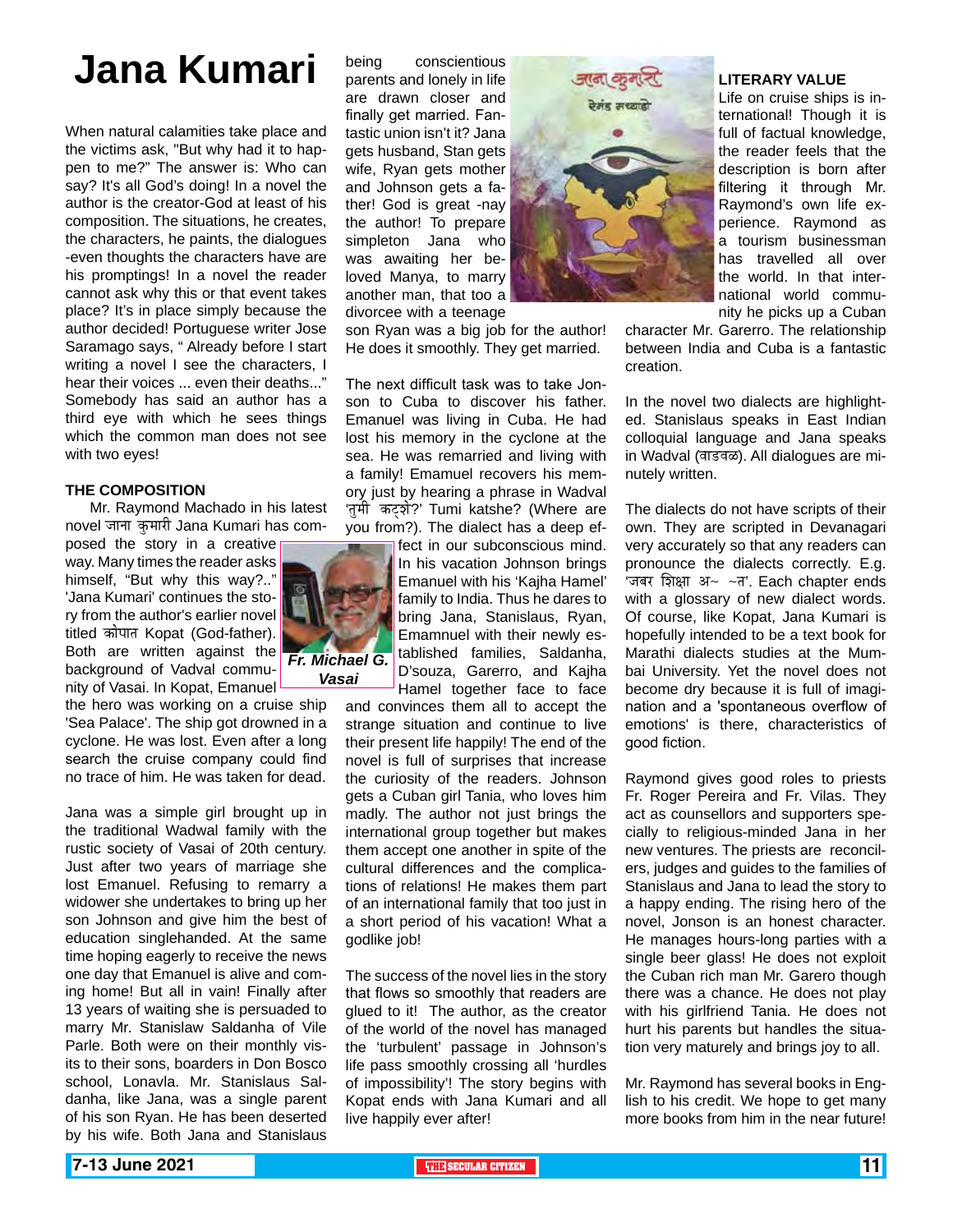#### **Blonde Men Jokes**

---------------------

 A blonde man is in the bathroom and his wife shouts: "Did you find the shampoo?"

 He answers: "Yes, but I'm not sure what to do...it's for dry hair, and I've already wet mine."

 A blonde man sees a letter lying on his doormat. It says on the envelope "Do Not bend."

 He spends the next two hours trying to figure out how to pick it up.

--------------------

 A blonde man shouts frantically into the phone, "My wife is pregnant and her contractions are only two minutes apart!"

 "Is this her first child?" asks the doctor.

 "No!" he shouts, "This is her husband!"

----------------------

 A blonde man is in jail. The security guard looks in his cell and sees him hanging by his feet.

"Just what are you doing?" he asks.

 "Hanging myself," the blonde man replies.

 "The rope should be around your neck," says the security guard.

 "I tried that," he replies, "But then I couldn't breathe."

----------------------

---------------------

---------------------

 An Italian tourist asks a blonde man: "Why do scuba divers always fall backwards off their boats?"

 To which the blonde man replies: "Duh, If they fell forward, they'd still be in the boat."

 A friend told the blonde man: "Christmas is on a Friday this year."

 The blonde man then said, "Let's hope it's not the 13th."

 Two blonde men find three grenades, and they decide to take them to a police station.

 One asked: "What if one explodes before we get there?"



 The other says: "We'll lie and say we only found two."

----------------------

 A woman phoned her blonde neighbour and said: "Close your curtains the next time you and your wife are intimate. The whole street was watching and laughing at you yesterday."

 To which the blonde man replied: "Well, the joke's on "All of you" because I wasn't even at home yesterday."

#### *— Compiled by: Jubel D'Cruz*

#### \*\*\*\*\*

Some scientists decided to do the following experiments on a dog.

For the first experiment, they cut one of the dog's legs off, then they told the dog to walk. The dog got up and walked, so they they learned that a dog could walk with just three legs.

For the second experiment, they cut off a second leg from the dog, then they told the dog once more to walk. The dog was still able to walk with only two legs.

For the third experiment, they cut off yet another leg from the dog and once more they told the dog to walk. However, the dog wasn't able to walk with only one leg.

As a result of these three experiments, the scientists wrote in their final report that the dog had lost it's hearing after having three legs cut off.

#### \*\*\*\*\*

What is the longest word in the English language? SMILES: there is a mile between the first and last letters!"

- \*\*\*\*\*
- A: Aren't you wearing your wedding ring on the wrong finger?
- B: Yes I am, I married the wrong woman.

\*\*\*\*\*

If you give a man a fish, he eats for a day.

- If you teach a man to fish, he can always eat.
- If you give a man a fire, he's warm for a day.
- If you light a man on fire, he is warm for the rest of his life. \*\*\*\*\*

 "Am I the first man you have ever loved?" he said.

"Of course," she answered "Why do men always ask the same question?". \*\*\*\*\*

A very drunk man comes out of the bar and sees another very drunk man.

He looks up in the sky and says, "Is that the sun or the moon?" The other drunk man answers, "I don't know. I'm a stranger here myself."

#### \*\*\*\*\*

Teacher: Tell me a sentence that starts with an "I".

Student: I is the...

Teacher: Stop! Never put 'is' after an "I". Always put 'am' after an "I".

Student: OK. I am the ninth letter of the alphabet.

\*\*\*\*\*

Two cows are standing in a field. One says to the other "Are you worried about Mad Cow Disease?" The other one says "No, It doesn't worry me, I'm a horse!" \*\*\*\*\*

Teacher: How can we get some clean water?

Student: Bring the water from the river and wash it. \*\*\*\*\*

- Q: Can a kangaroo jump higher than the Empire State Building?
- A: Yes, because the Empire State Building can't jump! \*\*\*\*\*
- Q: Who earns money driving their customers away? A: A taxi driver. \*\*\*\*\*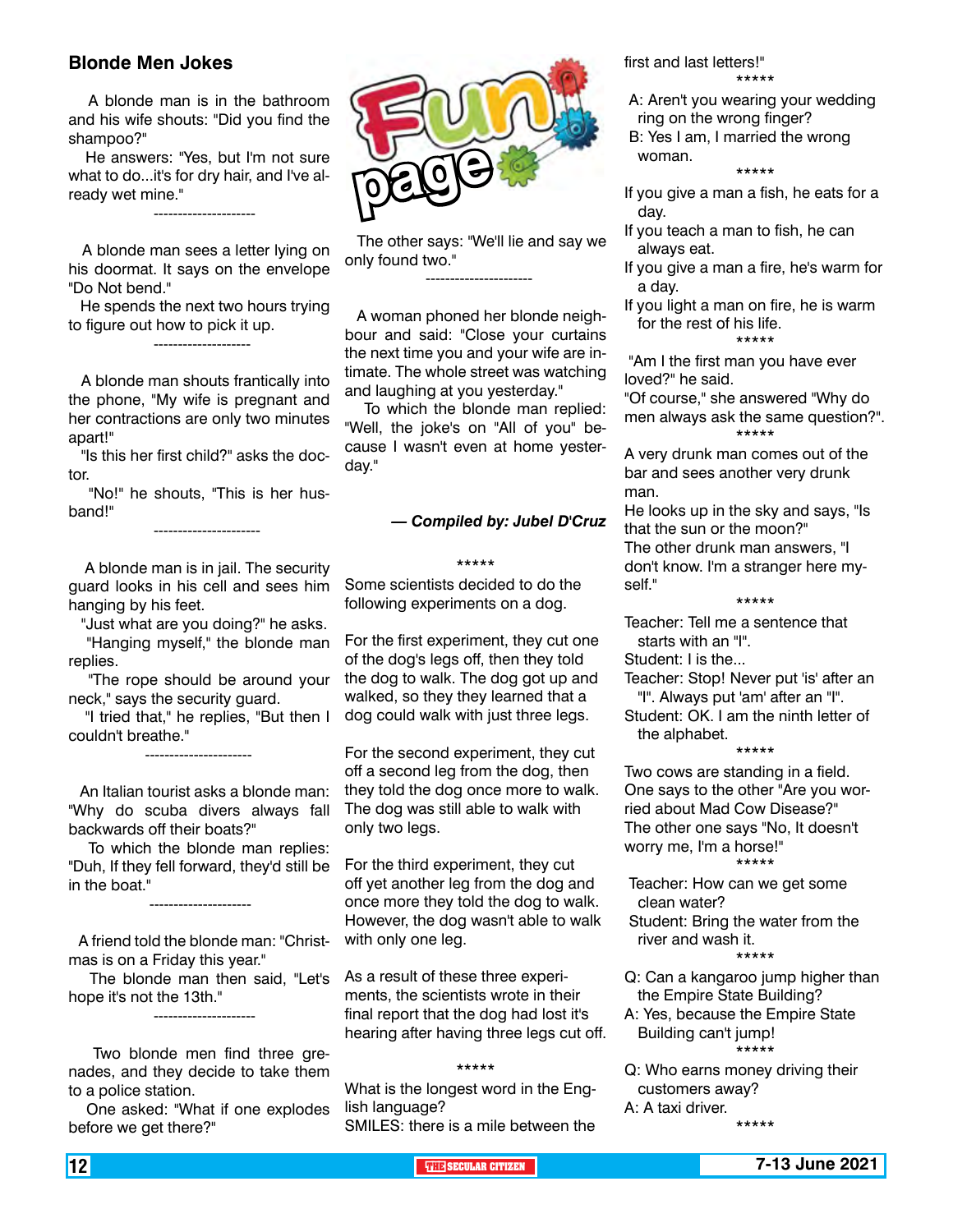### **Practice yoga for a healthy, happy and fulfilling life**

elebrated on June 21, Interna-<br>tional Yoga Day celebrates the<br>physical and spiritual prowess<br>that yoga has brought to the world tional Yoga Day celebrates the physical and spiritual prowess stage.

Yoga plays a very important role in our lives. It keeps us fit and healthy. However, very few people know about it.

Yoga is a panacea for all types of physical, mental, emotional, psychic and psychological imbalances. In the famous documentary on mediation --- 'Spiritual Reality: A Journey Within', many benefits of yoga have been enumerated upon. The documentary reveals how yoga replenishes and rejuvenates a yogi physically, mentally, and spiritually. In the state of perfect yoga, one receives abundant cosmic energy, which heals, energizes and rejuvenates each and every cell, nerve and organ of the physical, mental and spiritual body of a human. It cleanses the body of all its ills and toxins that might develop into some fatal ailments.

Yoga is very easy to do; basic yoga can be done anywhere. However, advanced yoga must be done under the care of an expert.

Many organisations such as Patanjali under the aegis of Baba Ramdev in India have contributed to its spread in recent times.

Yoga has become quite popular in the entire world today, especially in the western countries because of its wholesomeness.

We must practice yoga for a healthy, happy and fulfilling life. It is a wonderful alternative healing therapy for any disease.

Yoga helps in keeping our mental and physical health intact. It helps us to connect to nature. Furthermore, your body becomes more flexible after consistent yoga practice and you also develop a great sense of self-discipline and self-awareness. In short, it improves our well-being and gives us better mental clarity.

The practice of yoga is something that has the power to heal the entire

body. It is the best medicine any doctor can give you.

Yoga Day which is celebrated on June 21, came into existence in the year, 2014 with the genuine effort made by our Prime Minister Narendra Modi.

Yoga is an invaluable gift of India's ancient tradition. This tradition is 5000 years old. It embodies the unity of mind and body; thought and action; restraint and fulfilment; harmony between man and nature; a holistic approach to health and well-being. It is not about exercise but to discover the sense of oneness with yourself, the world and nature. By changing our lifestyle and creating consciousness, it can help in well being.

Yoga is more than just burning your calories and toning your muscles. It is a mind-body workout where you have strengthening and stretching poses along with deep breathing techniques to relax your mind and body. There are more than a hundred different forms of yoga. Some are fast paced and intense. Others are gentle and relaxing. Yoga is an invaluable gift of

### Subscriptions for **RENEW SECULAR CITIZEN**<br>Renewal as well as New, can be

sent through Bank Fund Transfer to any one of the following banks:

Bank: HDFC Bank Branch : CST - Mumbai VT Account Name: The Secular Citizen Current Account No. 03552000006744 ISFC code: HDFC0000355 or

Bank: Citizen Credit Co-op Bank Ltd., Branch : Colaba, Mumbai Account Name: The Secular Citizen CurentAccountNo. 2090031000000489 ISFC code: CCBL0209003

Please inform us through email: secular@sezariworld.com or through phone: 9820485389 after transferring the same. **by Jubel D'Cruz** 



ancient Indian tradition. It embodies the unity of mind and body; thought and action; restraint and fulfillment; harmony between man and nature and a holistic approach to health and well-being. The word 'yoga' literally

means 'union'. Through yoga, you can explore profoundly the very mechanics of life. It is beneficial if it is practiced on a daily basis in the mornings.

Yogic exercises recharge the body with cosmic energy and facilitate:

Attainment of perfect equilibrium and harmony.

Promotes self-healing.

Removes negative blocks from the mind and toxins from the body.

Enhances personal power.

Helps in attention, focus, and concentration, especially important for children.

Reduces stress and tension in the physical body by activating the parasympathetic nervous system.

#### **Facts you did not know:**

- Yoga is an ancient art that originated in India almost around six thousand years ago.
- Old people were used to practicing yoga and meditation in the daily lifestyle to live a healthy and robust/active life.
- Yoga is very safe and can be practiced safely by anyone and at any time.
- There are a total of four types of yoga: Jnana Yoga, Bhakti Yoga, Karma Yoga and Kriya Yoga.
- Yoga is a therapy that helps get rid of many physical and mental illnesses slowly if practiced regularly.
- Yoga is a practice to bring all body parts together to make a balance in body, mind and soul.

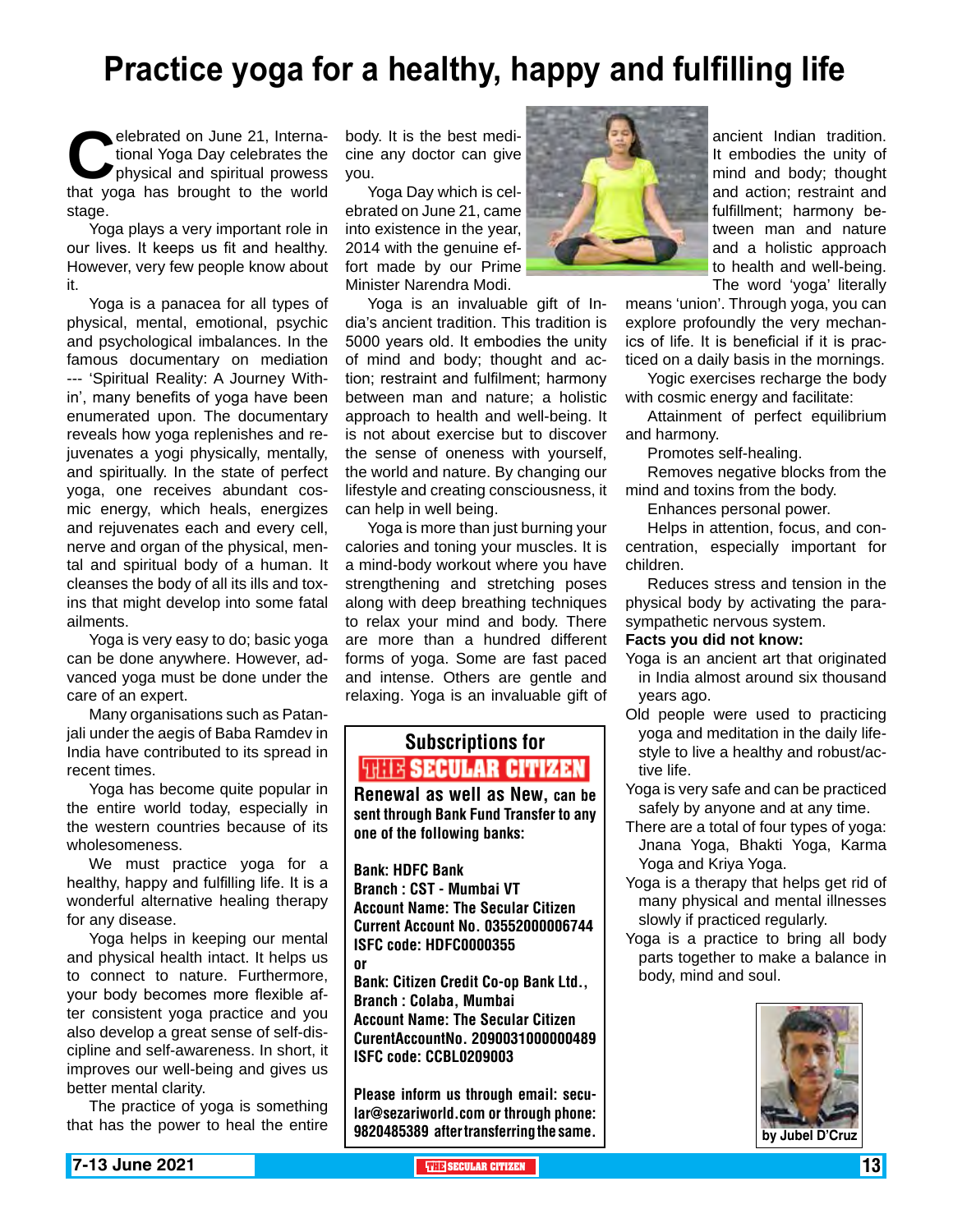## **GOD's LOVE for Corona Distress .**

#### **By: Ms. Tilliola (Tilly) Peris. Mangalore .**

**M** illions of people the world<br>over are devastated and<br>and the lockdown. In recent weeks over are devastated and distressed due to Corona and the lockdown. In recent weeks all of us in India have been demoralised and seriously troubled by the lockdown; In Mumbai the commercial capital, people in all walks of life have been in grief due to deaths of near and dear and livelihoods lost, children are seriously suffering in many ways, the direct

and indirect impact is incalculable and will reflect through the next ten years or more it is predicted. I am a senior lady now all by myself; known for my social awareness and concern in Mangalore. The Good LORD has for long instilled in me a deep faith and trust, making me realise that prayer and devotion to the Almighty - Father, Son & Spirit is the most dependable and holy sentiment to eliminate all want and troubles. I have always repeatedly experienced and seen others rescued from the worst troubles and trials with simple form of prayer that has been revealed to me while spending a lot of time at "RYSHIVANA " retreat centre, at Ranipura, at the picturesque Southern end of Mangalore on the South bank of river Nethravathi. With the

Wedding Invitation, Christening, First Holy Communion, Mortuary Cards & Religious Goods Contact:

**David & Company** Rivendell House, 1st Floor, 650, J. S. S. Road, 2nd Dhobitalao Lane, Mumbai 400002 Tel.: 22019010 / 2205 7394 2206 0344 / 22079592

Email:davidprinters@gmail.com www.davidcompany.com



guidance of Rev Fr Alvito and Carmelite Priests at the holy place, I have gained conviction that the only path needed to be taken is : Go to the Lord almighty, yes go to HIM again and again....SIT at HIS feet, meditate sitting at HIS feet at all times; as best as you can and communicate sitting at HIS feet constantly. I am gaining much by doing this constantly.

It was God's love that took me to "RYSHIVANA "; As a result of a deep desire to spend more time with the Lord crucified, risen and now living for me. I attended Rev Fr Alvito's contemplation retreats there, many people, lay as well as religious attend his retreats and they are led to taste indepth the contemplative journey. Ever since then I experienced a blessed thirst for prayer and spent days living in prayerful bliss in this holy place in total peace - sitting at HIS feet and a deep desire and love to spend more time sitting 'at the feet of the Lord' in silence and reading the word of God, praying, meditating and so on. Knowing that Jesus is the same yesterday, today and forever , it gives me tremendous joy, peace and happiness to happily 'sit at the feet of the Lord' in silence and to know that GOD is present and is attentive to his people.

This experience to put in words is im-

possible, each time it is new and more completely comforting. The Lord leads me deeper in this experience of charity, humility, detachment and concern through prayer and holiness. Mother Mary, the true contemplative who shared her son's life. In the gospel of Mark 12:30,31 the Lord says, "You shall love the Lord your God with all your heart with all your soul, with all your mind and with all your strength." The second is : " You shall love your neighbour

as yourself". As a result I just surrender myself in God's hands, do my best not to get attached to anything or any persons. I hardly really knew my ABBA FATHER - I was told that the kingdom of God is within me(that is the father ,son and holy spirit) so every morning and evening I ask for the blessings of my indwelling triune God and thank for the day, followed by prayer and sitting at HIS feet in silence and peace.

I hear the LORD very clearly say again and again, "Steal time for GOD and sit at the feet of the Lord whenever possible, even if for short spells amid the humdrum of life." This is very important , it is not enough to know Jesus, but must experience HIM and then you will be happy in his company which will help you sit longer and be at HIS feet. I am sharing this my real joy so that many more people can make themselves happy and get closer to the Lord as we are all on our journey and make our lives a heaven on earth, sitting at the Lord's feet with Mother Mary's support. I specially thank God for all the blessings and graces received during my journey on earth and helping me to come closer to HIM. I thank you Father , Son and Holy Spirit, all facing trouble and trial due to any cause can be glad and happy in the LORD.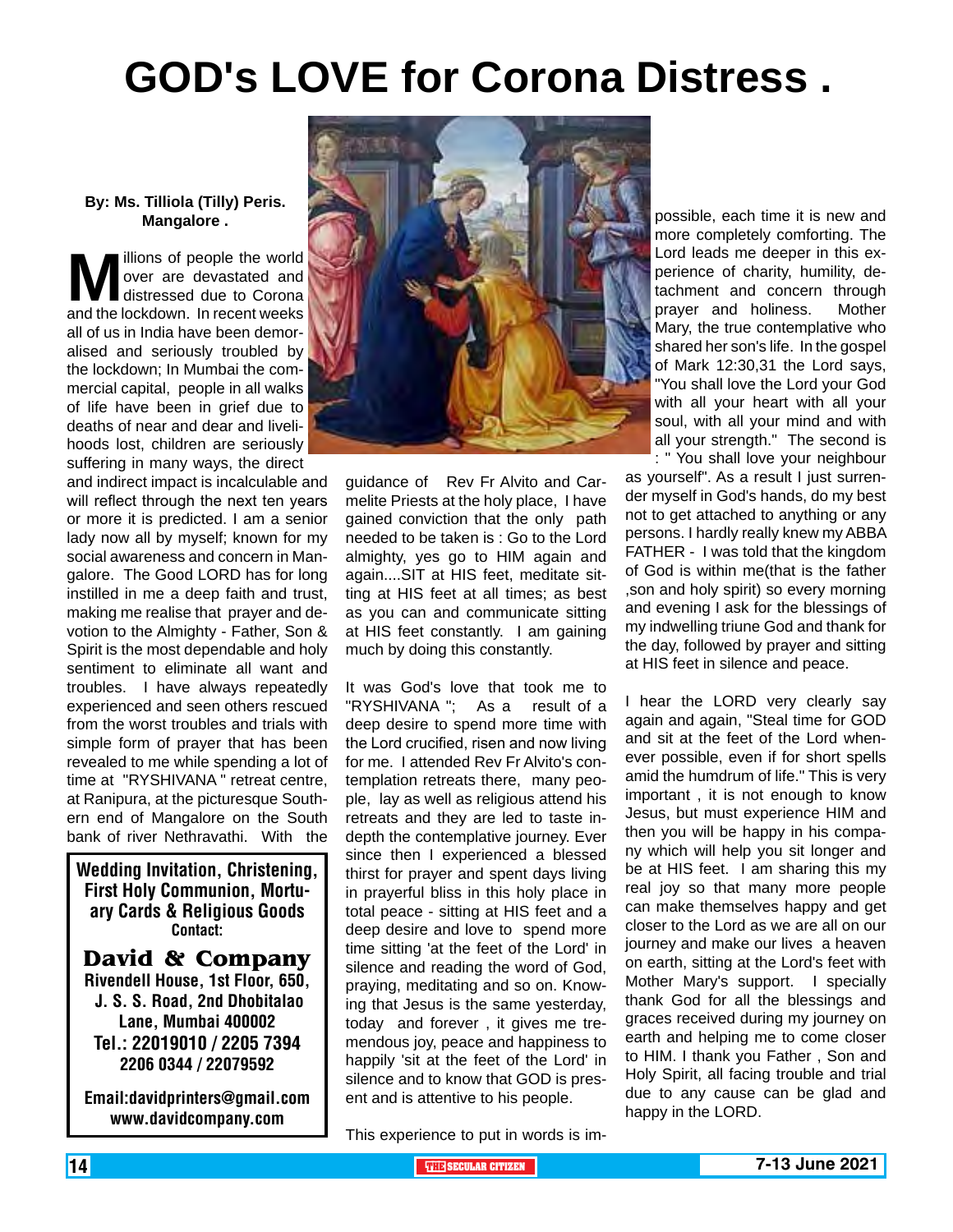# **Spiritual Outreach during Covid**

**O**ften in times of distress, we turn our minds to God. The Covid19 pandemic has caused far too much of anxiety, fear, distress turn our minds to God. The Covid19 pandemic has caused and trauma. Life can be difficult since the places we normally go to pray and worship are closed as right now. Deep down we are spiritual beings whether we realise it or not. Members of the clergy are doing their best to meet the challenges that require both lockdown restrictions and outreach to the faithful. However, there is themuch-need-

ed component of compassion and empathy to alleviate suffering, and that calls for a different line of action.

As I write this article, Fr. Trevor D'Souza OFM; a Franciscan friar based in Bangalore, is busy touching scores of lives *Dr Jeanette*  of people who are affected and broken by Covid19 in different

ways. He was appointed Missionary of Mercy by Pope Francis last year.

When Covid clamped the long lockdown in March 2020, Fr. Trevor found himself having some free time. His pastoral concern sprang up and he was inspired to create an E- magazine for childrenfor Faith formation. He got together a couple of writers who volunteered to write articles on different spiritual themes, and until today this monthly e-mag has a good online readership.

In April 2021, when Covid reached a crisis situation in the country, he began to work on a couple of spiritual initiatives. He was deeply moved by the loss of lives, people struggling desperately to get health care, hospital facilities, medicine oxygen etc. The situation reached a critical stage. The Christian community opened wide their hearts and provided food, medicines and other material support. Some provided counselling support. Except for the routine online masses said, there was not much done for the grieved as in spiritual support.

He realised that many suffered emotional trauma and spiritual loss, these people needed attention, so he began to help alleviate their unseen pain. Fr. Trevor first started conducting zoom sessions called Prayer for Protection and Healing with the blessing of Salt – Water – Oil. These sacramentals when used, bring healing and solace to the sick. We Christians believe in the efficacy of these sacramentals (protection against evil) to give the sick and others a sense of satisfaction, comfort

and inner peace. As of now he has conducted such 55 plus sessions and received many healing testimonies. All glory to God!

A second initiative he started is the Book of life, an Intercession ministry. Prayer we all know is the most powerful weapon in times of distress. Fr. Trevor

requested people to send him their prayer requests especially for the sick/dying. He entered their names in the Book of Life, and placing it in front of Jesus in the Blessed Sacrament prayed and pleaded for God's merciful love and healing. He received around 4,000 prayer requests.

Thirdly many people due to the sudden spate of Covid deaths could not have a proper funeral or spiritual closure for their dear ones who returned to the Lord. He offered online Memorial Masses for the dead. As of now he has completed 16 Memorial Masses for 250 people and he has a long wait list to attend.

Fourthly he received pitiful desperate calls from near and dear ones of their loved ones dying, or deceased, but due to Covid restrictions, no priest was able to attend and bless the bodyof their loved ones; as is the Christian custom before the funeral. He uplifted them in an online prayer and blessing. He also offered Spiritual assurance and support, through counselling, and praying over the phone.

Thus, very many families felt comforted, consoled and at peace.

Spirituality is the foundation of our human existence, revolving around social, political or economic lives. By virtue of our Baptism, we Christians are on a mission – called not to ignore those who suffer, but to attend to their physical, emotional and spiritual needs. Fr. Trevor brought these sacred moments into peoples' life with his gift of empathy and single - minded devotion to His Lord and Master Jesus Christ. He spiritually reached out, responding to peoples' needs, with Christ's love and compassion; truly he has been a shepherd to the lost.God bless him!

*For Information: Fr. Trevor D'Souza, OFM (Franciscan) Missionary of Mercy, St. Anthony's Friary, 85 Hosur road, Bangalore-560095 Mobile: 9481326855*



**Contact: Tel.: +91 9820485389**



*Pinto*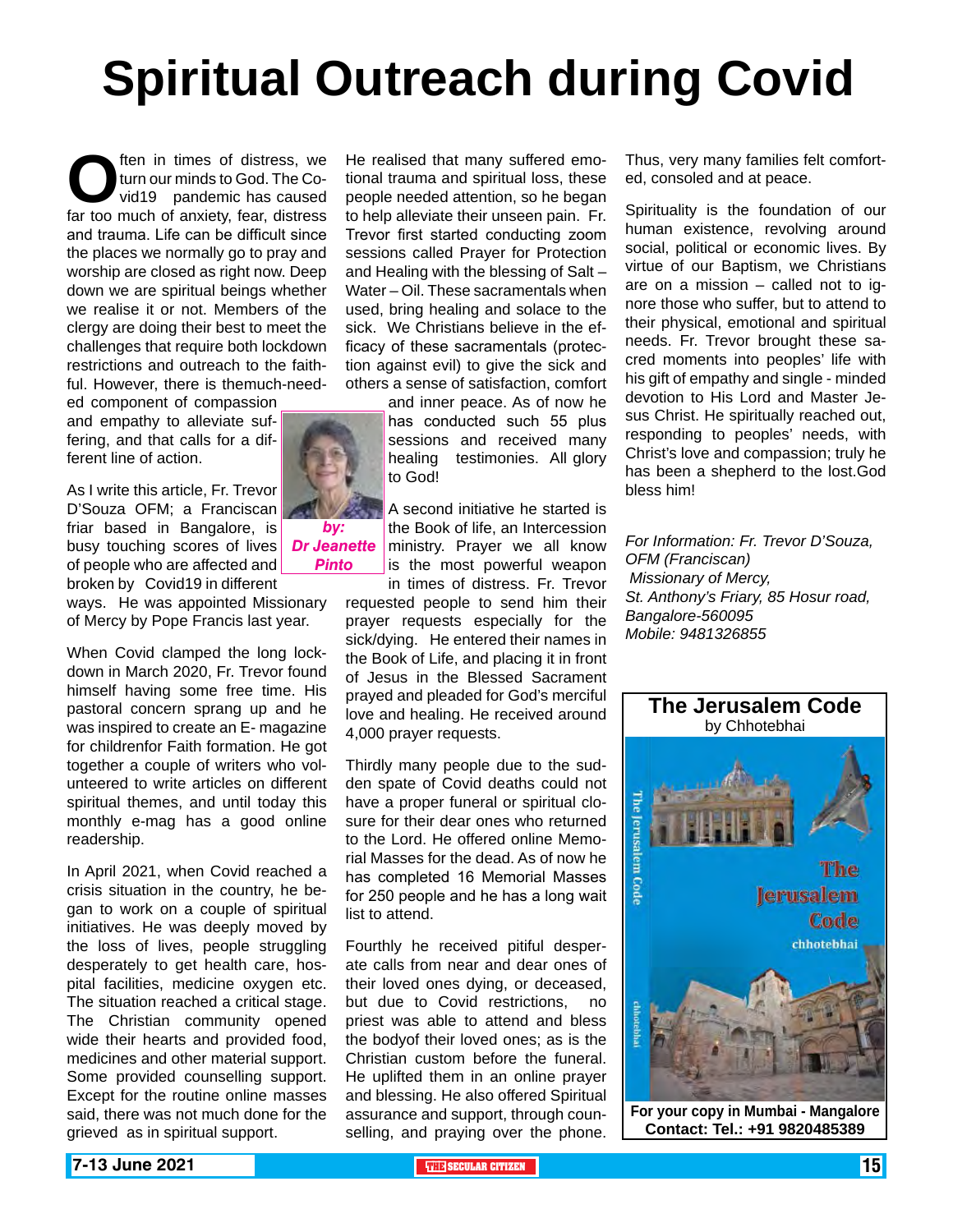## **Royal Christian Family MATRIMONIALS - GROOMS**

**7152. MUMBAI :** Mangalorean Roman Catholic Bachelor, (Born in December 1989) Ht. 6', Wt. 70 kgs, Fair Complexion, Edn. B.Com., having business. Contact email : emi\_dalmeida@yahoo.com

**7185. MUMBAI :** Goan Roman Catholic Bachelor, (Born in October 1984) Ht. 5' 10", Wt. 72 kgs, Wheatish Complexion, Edn. B.Com., working for Bank. Contact email : shaun.neo00.outlook.com

**7212. MUMBAI :** East Indian Roman Catholic Bachelor, (Born in February 1991), Ht. 5' 8", Wt. 70 kgs, Wheatish Complexion, Edn. Bachelor of Arts, B.H.M.S., Luzern, Switzerland, working as a Restaurant Supervior. Contact email :

noellyn\_p@hotmail.com

**7206. new delhi :** Goan Roman Catholic Bachelor (Born in October 1995), Ht. 5' 6", Wt. 43 kgs, Fair Complexion, Edn. B.E. Computer Engineer, working as a Project Manager with Paytm. Contact email : dcosta.ria@gmail.com

**7202. MUMBAI :** Keralite Syrian Catholic Bachelor (Born in May 1973), Ht. 5' 6", Wt. 73 kgs, Wheatish Complexion, Edn. B.A., English Literature, Profession : Consultant Administration. Left Hand & Leg is weak due to earlier motor bike accident. Contact Email : josephmullakara1973@gmail. com

**7196. MUMBAI :** Mangalorean Roman Catholic Bachelor (Born in March 1981), Ht. 6', Wt. 80 kgs, Wheatish Complexion, Edn. B.Com., HR Professional. Contact email : denstun@hotmail.com

**7183. MUMBAI :** East Indian Roman Catholic Bachelor, (Born in February 1991) Ht. 5' 11", Wt. 86 kgs, Wheatish Complexion, Edn. PGDM and BMS., working as a Relationship Manager.

#### **Important Notice**

Telephone no. of candidate will be printed only with the consent of members. For Tel. Nos. Please contact: +91- 9820473103 / 9820485389 or Email : royalchristianfamily@gmail.com

Contact email :

ritadhawan10@gmail.com

**7180. U.K. :** Goan Roman Catholic Bachelor, (Born in September 1982) Ht. 6', Wt. 77 kgs, Fair, Edn. Chartered Accountant, Profession : Director Insurance Company. Contact email : russ\_dsouza@yahoo.com

**7164. MANGALORE :** Mangalorean Roman Catholic Bachelor, (Born in May 1984 ) Ht. 5' 9", Wt. 65 kgs, Fair, Edn. ITI Course, working as a Techincian. Contact email :

rajesh.dsz15@gmail.com

**7159. MUMBAI :** Roman Catholic Bachelor, (Born in September 1982 ) Ht. 5' 5", Wt. 65 kgs, Ethical, Healthy, Simple, Sober, Wheatish, B.E. Software Engineer, works @ Mumbai, 9224335003, mariosofttech@ gmail. com seeks matrimonial alliance from Mumbai based Catholic Spinster. Please exchange relevant information. **7157. PUNE :** Roman Catholic Bachelor, (Born in September 1990) Ht. 5' 6", Wt. 75 kgs, Wheatish Complexion, Edn. MBA (Marketing) & M.Com., working as a Senior Executive, Sales and Development. Contact email : amlahenry11@gmail.com

**7151. MUMBAI :** Goan Roman Catholic Bachelor, (Born in May 1990) Ht. 5' 8", Wt. 65 kgs, Wheatish Complexion, Edn. Masters in Marketing, Working as a Asst. Marketing Executive. Contact email : emanuelfindz90@gmail.com

**7150. POONA :** East Indian RC Divorcee, (Born in November 1960) Ht. 5' 10", Wt. 69 kgs, Wheatish Complexion, Edn. Graduate Engineer from CWIT University of Pune, working as an Engineer. Contact email : joeskf@gmail.com

**7129. MUMBAI :** Mangalorean Roman Catholic Bachelor, (Born in June1987), Ht. 5' 7", Wt. 60 kgs, Fair

To Place Your Matrimonial Advertisement Call: +91 - 9820485389 or 9820473103

Check your email at least once a week. \* Members are requested to inform us when they are settled, so that publication of their details can be discontinued.

Complexion, Edn. B.Com., working in Back Office. Contact email : roshan7687@gmail.com

**7119. KUWAIT: Goan Roman Catho**lic Bachelor, (Born in November 1989), Ht. 6', Wt.78 kgs, Fair Complexion, Edn. F.Y. B.Com. + 2 yrs Hotel Management Diploma. working in Kuwait. Contact email :

fernandes.clayton@rocketmail.com **7118. MUMBAI :** Goan Roman

Catholic Bachelor, (Born in January 1981), Ht. 5' 5", Wt.87 kgs, Wheatish Complexion, Edn. Graduate, working in Dhoha Metro, in Doha Qatar. Contact email :

josephfernandes10@yahoo.com

**7083. MUMBAI :** East Indian Roman Catholic Bachelor, (Born in November 1985), Ht. 6', Wt. 68 kgs, Wheatish Complexion, Edn. M.Com., PGDLM, PGDSM, working as PPM & Data Engineer in Shipping Company. Contact email :

ryan.intermilan@yahoo.co.in

**7079. MUMBAI :** Mangalorean Roman Catholic Bachelor, (Born in December 1962), Ht. 5' 5", Wt. 67 kgs, Fair Complexion, Edn. B.Com., Inter MBA, working as a Manager. Contact email : archielewis.al@gmail.com

**7077. MUMBAI :** Mangalorean Roman Catholic Bachelor, (Born in March 1987), Ht. 5' 10", Wt. 80 kgs, Wheatish Complexion, Edn. B.Com., working as a Manager. Contact email : leroy2266@gmail.com OR Mob: 9503282306

**7040. MUMBAI :** Goan Roman Catholic Bachelor, (Born in October 1991), Ht. 5' 5", Wt. 65 kgs, Fair Complexion, Edn. B.C.A., MBA Pursuing, working as a GIS Analyst in MNC. Contact email :

ronaldpereira1210@gmail.com

**If not settled within a year, renew your membership atleast two months in advance to continue the service uninterrupted.**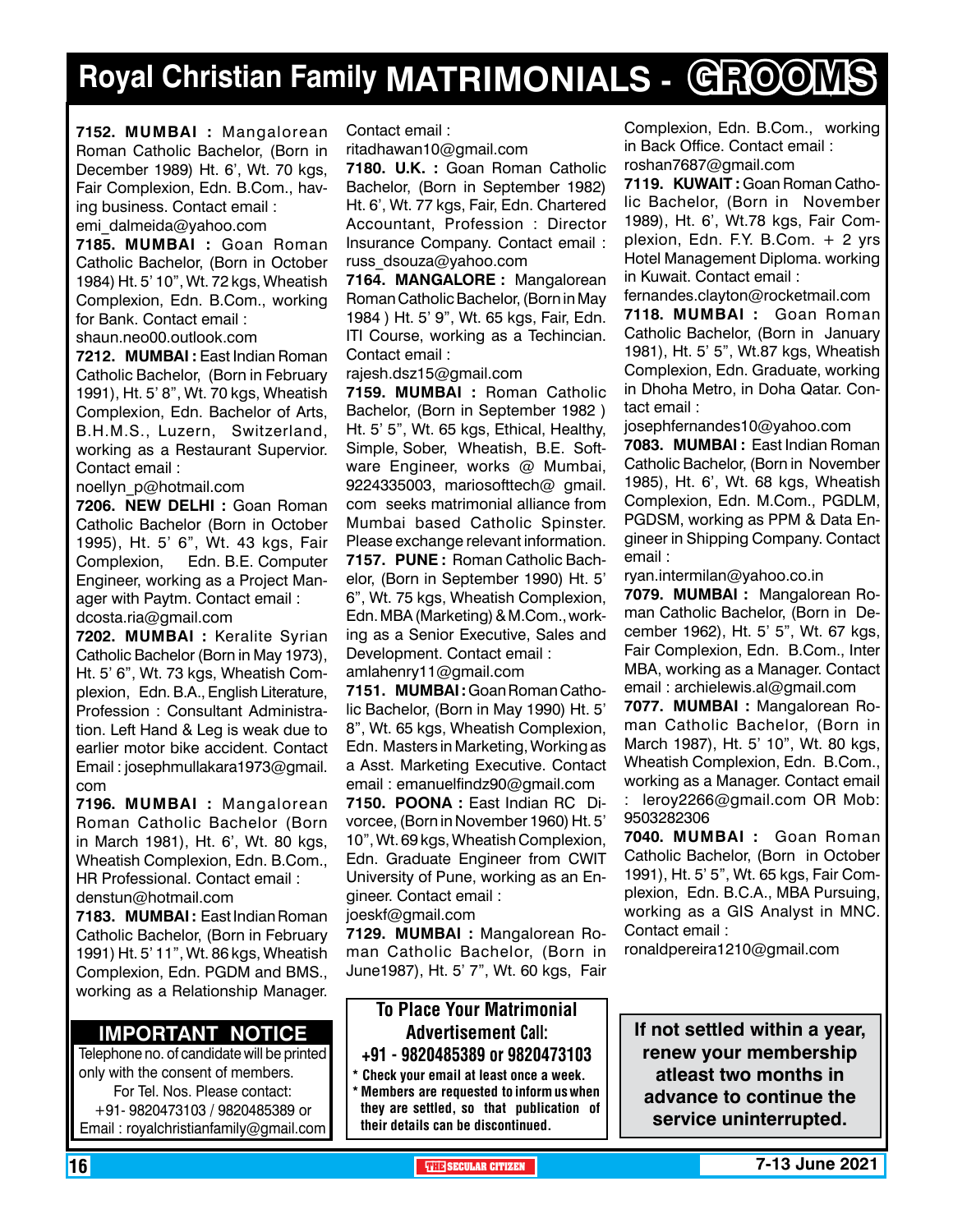## **Royal Christian Family MATRIMONIALS - BRIDES**

**7065. MUMBAI :** Mangalorean Roman Catholic Spinster, (Born in December 1989), Ht. 5' 7", Wt.69 kgs, Fair Complexion, Edn. M.Sc., & Dip. in Clinical Research, working as Business Process Lead in TCS. Contact email : mendonca\_luke@yahoo.co.in

**7148 MUMBAI:**Smart, goodlooking, Roman Catholic Spinster, (Born in November 1993), Ht. 5'2", Wt. 40 kgs, Fair Complexion, Edn. H.S.C., having own business. Contact email : teresa.joseph.1993@gmail.com

**7219. MUMBAI :** Mangalorean Born Again Spinster, (Born in October 1993), Ht. 5' 9", Wt. 61 kgs, Fair Complexion, Edn. Post Graduate Diploma in Human Resources, working as a HR in MNC. Seeks only Born Again Match. Contact email : gladfer\_9@yahoo.com **7137. MUMBAI :** Karnataka Protestant Spinster, (Born in January 1996), Ht. 5' 5", Wt. 54 kgs, Wheatish Complexion, Edn. B.Com., working as an Accountant. Contact email : sujatareddy209@gmail.com

**7166 MUMBAI :** Mangalorean Christian Parents seek alliance for their daughter, (Born in May 1992), Ht. 5'4", having completed her BCAF, presently working with MNC in Mumb ai. Contact email : ste004ffy@yahoo.in

**7214. MUMBAI :** Goan Roman Catholic Spinster, (Born in October 1986), Ht. 5' 4", Wt. 52 kgs, Fair Complexion, Edn. CA CFA Ms Finance M.Com., working as a Senior Manager. Contact email : frfernandes020@gmail.com

**7111. MUMBAI :** Mangalorean Roman Catholic Spinster, (Born in November 1993), Ht. 5', Wt. 47 kgs, Fair Complexion, Edn. BMS., working with an MNC. Contact email :

owena.dsouza@gmail.com

**7199. BANGALORE :** Mangalorean Roman Catholic Spinster, (Born in January 1990), Ht. 5' 2", Wt. 53 kgs, Fair Complexion, Edn. Master's in Mass Communications (NTU, Singapore) working as a Senior Manager of Corpo-

**Royal Christian Family Helps In Choosing The Right Life-Partner Serving Since 41 Years** rate Communications in **SINGAPORE**. Contact email :

mafern.2121@gmail.com

**7169 MUMBAI :** Roman Catholic Spinster, (Born in September 1992), Ht. 5' 1", Wt. 50 kgs, Wheatish Complexion, Edn. MBA in Event Management. Contact email :

rosypetters74@gmail.com

**7182. MUMBAI :** Mangalorean Roman Catholic Spinster, (Born in October 1992), Ht. 5' 4", Wt. 72 kgs, Wheatish Complexion, Edn. B.Com., C.A., working as Asst. Manager in TATA Company. Contact : email : matrimonialp27@gmail.com

**7167 MUMBAI :** Goan Roman Catholic Spinster, (Born in October 1987), Ht. 5' 4", Fair Complexion, Edn. BMS. M.Com., and MBA, working as a Business Analyst. Contact email : soulmateforlife2019@gmail.com

**7160. MUMBAI :** Mangalorean Roman Catholic Spinster, (Born in September 1988), Ht. 5' 7", Fair Complexion, Edn. BMS, working as a Senior Merchandiser in a Global Retail Company in Dubai. Contact email : prislobo10@gmail.com

**7128. MUMBAI :** Affluent business family R.C. East Indian Spinster, (Born in 12-04-1988), Ht. 5' 2", very beautiful and pretty. Edn. MS General Surgeon, Doctor by profession. Contact email : drvd2019@gmail.com

**7126. U.S.A. :** Mangalorean Roman Catholic Spinster, (Born in January 1992) from Mumbai, Ht. 5' 7", Wt. 60 kgs, Fair Complexion, Edn. B.E. (Computers) from Mumbai, M.S. (Information Systems) from US. Possesses H1B visa and is working as a Technical Analyst with an MNC in USA. Contact email : wilfyjoy1315@gmail.com or call +91 98603 02527 / + 91 9970172527

**7163 MUMBAI :** Tamilian Roman Catholic Spinster, (Born in December 1991), Ht. 5'3", Wt. 41 kgs, Wheatish Complexion, Edn. B.Com.,PGDM in HR working as a Receptionist. Contact

**Important Notice** Telephone no. of candidate will be printed only with the consent of members. For Tel. Nos. Please contact: +91- 9820473103 / 9820485389 or Email : royalchristianfamily@gmail.com

email : dafrin1991@gmail.com **7149 GUJRAT :** Anglo Indian Catholic Spinster, (Born in July 1991), Ht. 5'2", Wt. 60 kgs, Wheatish Complexion, Edn. MBA, PGDM., working. Contact email :

barnes.rufina@yahoo.com

**7147 MUMBAI :** Goan Roman Catholic Spinster, (Born in July 1992), Ht. 5'4", Wt. 65 kgs, Fair Complexion, Edn. MBA Finance, working as a Fund Accountant. Contact email : stefsasha09@gmail.com

**7161 MUMBAI :** Roman Catholic Spinster, (Born in July 1986), Ht. 5'6", Wt. 62 kgs, Wheatish Complexion, Edn. B.Sc. Science, Masters in Mass Media, working as a Asst. Accounts Director. Contact email :

padmarrao@gmail.com

**7108. MUMBAI :** East Indian Roman Catholic Spinster, (Born in December 1990), Ht. 5' 3", Wt. 58 kgs, Fair Complexion, Edn. B.Sc. (Aviation), Ae SI (Part), AME (Aircraft Maintenance Engineer), working as a Aircraft Maintenance Engineer. Contact email : lucyann.alvares@yahoo.com

**7107. MUMBAI :** Tamilian Roman Catholic Spinster, (Born in September 1990), Ht. 5' 2", Wt. 50 kgs, Wheatish Brown Complexion, Edn. M.Com., working as a Commercial Executive. Contact No. 8108216595 email : jkanth74@gmail.com

**7064. MUMBAI :** Goan Roman Catholic Spinster, (Born in May 1988), Ht. 5' 2", Wt. 50 kgs, Wheatish Complexion, Edn. MBA, working for Private Company as an Accounts Executive. Contact email : cecrc19@gmail.com

**7078. USA :** Mangalorean Roman Catholic Spinster, (Born in September 1992), 5' 6", Wt. 65 kgs, Brownish Complexion, Edn. B.E. Mumbai, MS Newyork, working as a Consulltant. Contact email :

rcmatrimonial 2892@gmail.com

#### **Registered members can publish their ad in all the 50 issues in a year for Rs. 8000 only.**

If you wish to publish your matrimonial classified advertisement in all the 50 issues in a year, you can do so for an amount of Rs. 8000 only.

**THE SECULAR CITIZEN 17 IN SECULAR CITIZEN THE SECULAR CITIZEN THE SECULAR CITIZEN THE SECULAR CITIZEN**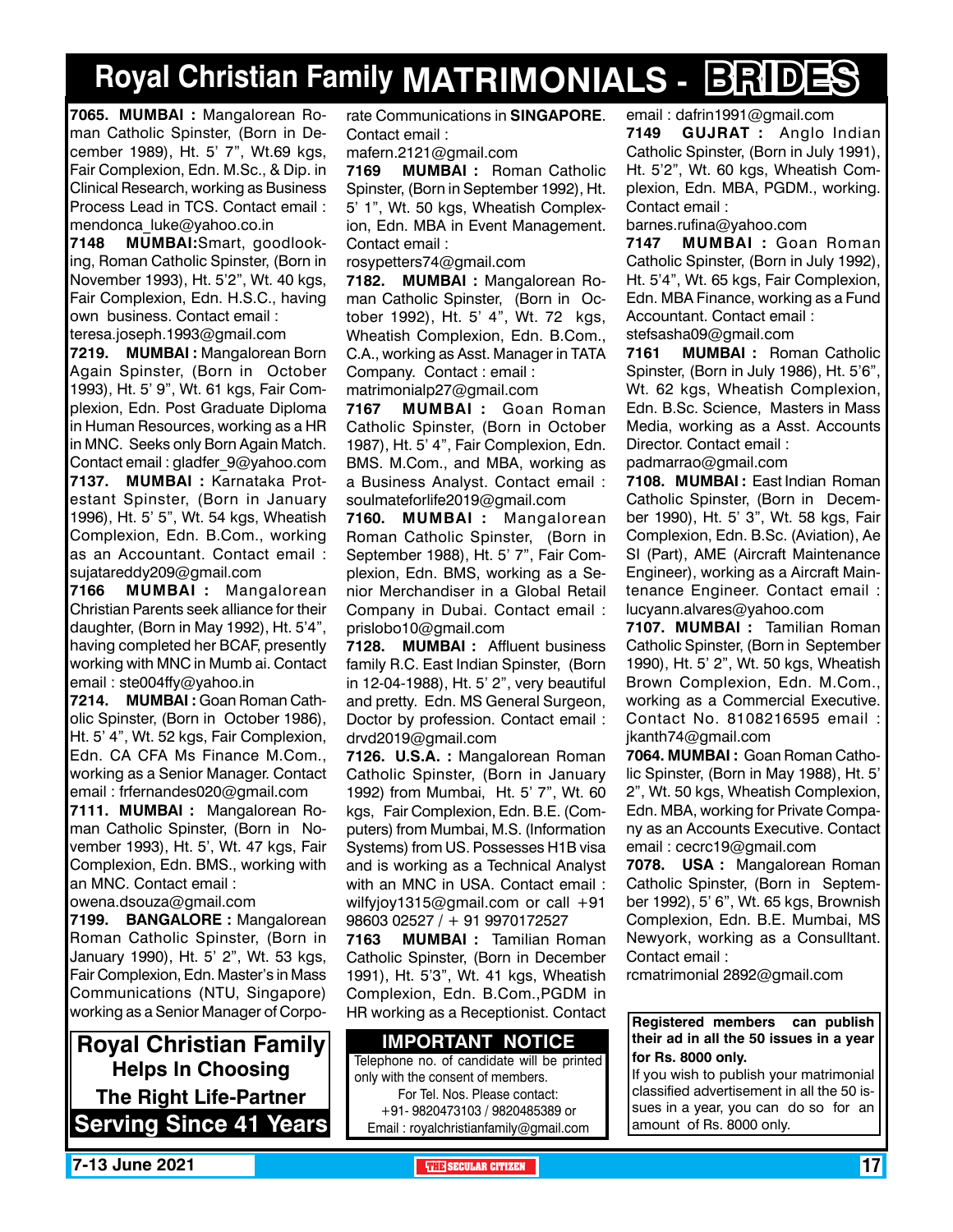### **Mangalore student wizards create Covid web help base.**



**Mumbai surely has dynamic tech-savvy youth who must have contributed for public welfare in this hellish Corona wave,** tech-savvy youth who must have contributed for public many youth in India are contributing skills. It is worthwhile to note what two class 12 students of Mangalore achieved well in producing a competent web portal for the assistance and information of the public in this area, which has inspired a very positive outlook. Please note and use the web site "COVIDWARZONE" - www. covidwarzonedk.com

In times of disaster and emergency even knowledgeable and informed veterans can go blank and fail to muster the required assistance and support to tackle difficult situations. In Mangalore too many have experienced a void, unable to act rationally under the extreme pressures faced with regard to the critical pandemic fall out. The life saving support can only come from having the right contacts and ability to call the right people at the right time and get the right services without delay. With this in mind two bright, concerned and tech-savvy young Class XII students in the midst of their busy preparation for the final exams have done a tremendous hu-

manitarian act to save their fellow men and women of Mangalore city and have won their hearts - their efforts are ongoing.

Indeed these two frontline heroes deserve accolades and encouragement - mainly because they have been able to sensitively assess the critical needs of people in this chaotic pademc where 'everyone for themselves and God for all' seems a mindset. With authorities saddled with many simultaneous responsibilities which none is able to fully cope with and matters are uncertain on all fronts, these youth have made a gigantic effort to contribute in a sensitive and wide manner to benefit many ordinary citizens and provide valuable information to help rescue them from difficulties and darkness, a life saving portal.

Adhvik Hegde and Amol Mendonca of Class XII, Lourdes Central School, Bijey in Mangalore city, told local press that now India has been hit by a devastating second wave, and the pandemic. It is during this time that the people need as much help as they can get. The main objective of 'COVID Warzone', is to help the people of this

area, as much as possible, by providing all the necessary resources, with just clicking on their indigenous web link. The two Class 12 students aim to make all the essential information as easily accessible as possible, all in one website.

This web portal 'Covid Warzine' provides a clear, neatly compiled and user-friendly list of resources, which includes - List of Ambulance services, labs that conduct home COVID-19 tests, free food services for COVID positive patients, and more. Additionally, users can also avail free consultation with local Doctors by filling out a form. The website also aims to combat the rampant rise in misinformation by the inclusion of a news section, which provides live updates from the Karnataka Department of Health and Family Welfare's Twitter as well as important circulars from various government sources.

 The lack of a user-friendly resource database in the city prompted the students to create this website. Created in under two weeks, they hope this website can ease the struggle of the people who are scrambling to find emergency resources in the city. The invaluable gift to people of Mangalore, during this great crisis, must be put to good use and these two wizards should never be forgotten and must be given due recognition even if they are not for it.

Amol and Advik said their parents were happy about this innovation, used by and benefiting many people. They adopted web technology already available to speed up launching. Several doctors and professionals, as well as officials obliged by agreeing to come on-board for support as needed. They are working further to improve and include better data for users and those in serious need. This is indeed a good solution and an add on with other official platforms that need support - may many be inspired.

*- Ivan Saldanha-Shet.*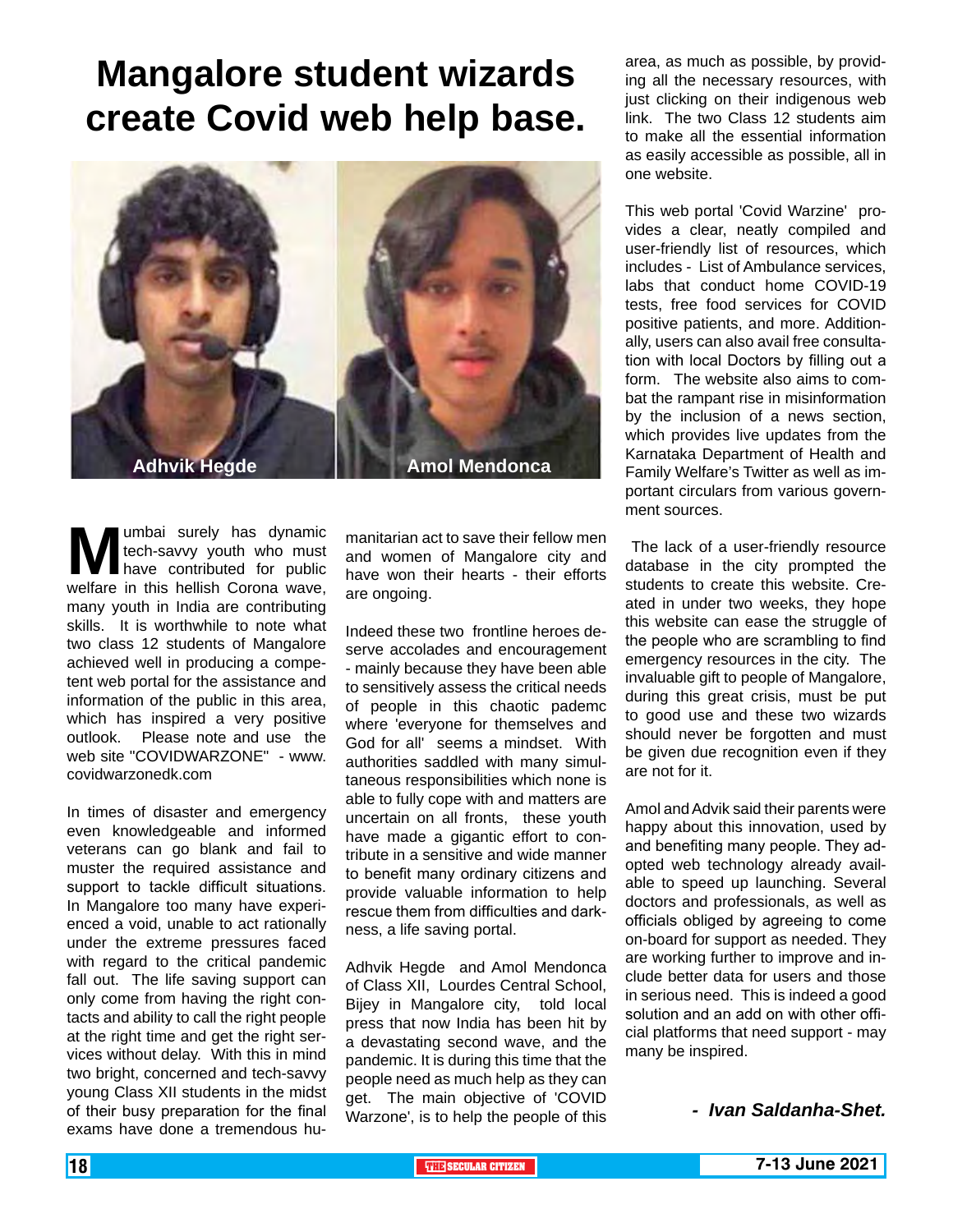### **Christ's Body And Blood For The New Covenant**

#### **6th June: Feast of the Body and Blood**

The epic scale of Christ's sacrifice:<br>
surrendering his Body and Blood<br>
for humankind's salvation and re-<br>
demption was a singular act of divine surrendering his Body and Blood for humankind's salvation and reand infinite love.

"God proves his love for us, for when we are still sinners, Christ died for us" (Rom. 5:8). Today we celebrate the Feast of Corpus Christi, the Body and Blood of Christ in the New Covenant. The Eucharist is now the richest divine legacy of our Christian faith.

But first; the sacrifice of ox in the temple, the rituals of the animal's blood as recorded in the Book of Exodus in the Old Covenant. Moses was a faithful prophet of the Lord, straightforward and responsible to God's every command and wish. Moses had written down all the words of the Lord in many things.

For example, the sacrificed oxen: Moses took half of the blood and poured it in basins, and the other half of the blood he threw against the altar. Having done this, he took the book of the covenant and read it out

to the people; and they cried **BY MELVYN BRO** out, "All that the Lord has spo-

ken we will do, and we will be obedient."

Moses, then, took the blood and sprinkled it on the crowd, and said, "Behold the blood of the covenant that the Lord has made with you in accordance with all these words." (Ex. 24:4,6,7,8.).

Christ treats the first covenant as old and obsolete. He came as the High Priest with a New Covenant. The Apostle Paul, in his letter to the Hebrews said, "Christ appeared as a High Priest of the good things that have come…" (Heb. 9:11)

Christ has entered a new temple, not of this creation; once and for all, He stepped into the Holy Place, bringing not the blood, and so, obtaining eternal redemption for all. "For it is impossible that the blood of bulls and goats should take away sins." (Heb. 10:4)

Christ had always the consciousness of His Messianic role. As a man Christ had God's knowledge and was able to teach his apostles and followers how to communicate and retain lessons to posterity. His human mind was infallible; "And by that will we have been sanctified through the offering of the body of Jesus Christ once for all." (Heb. 10:10)

The Son of God had paid an incredible price in dying for us, and so, conquered death. "…by the new living way which he opened for us through the curtain, that is, through his flesh." (Heb. 10:20)

Paul went out to further state, "We enter the sanctuary by the Blood of Jesus." (Heb. 10:19) The magnificent apparitions of St. Margret Mary shows us what was always present; that He paid an infinite price to save all men." (Fr. W. G. Most)

> The price was not only for the faithful; it is for every individual. His Body and Blood in the Eucharist is a living reminder which constitutes many elements for evangelization. The words of consecration in the Roman Church never chang-

es; the transformation of the bread and wine into the Body and Blood of Christ retains the real presence of our Lord.

To the men and women of his time, Jesus, the Messiah was a mystic encounter never to be forgotten. Hundreds of people flocked around him to hear the good news, and they followed the 'Master' as he was called by witnesses who had marveled at his words and actions.

The crowds had come from Galilee, Jerusalem, Decapolis, Judea and beyond the Jordan. Christ had taught them many things. That historic afternoon, the masses followed him to the top of mountain. Jesus sat down and gently spoke to them. His most memorial speech was, "Think not that I have come to abolish the law and the prophets; I have come not to abolish them but to fulfill them." (Mt. 5:17)

The first day of Unleavened Bread had arrived. The sacrifice of the Passover lamb was over; the disciples were busy making preparations for Christ to eat the Passover, wrote Mark in his gospel. The gospel of Matthew was infused with the details of the Last Supper – the foundation material, both spiritual and practical for the divine ritual to be performed.

"Now as they were eating, Jesus took bread, and blessed, and broke it, and gave it to the disciples and said, "Take, eat; this is my body." And he took a cup and when he had given thanks he gave it to them, saying, "Drink of it, all of you; for this is my blood of the covenant, which is poured out for many for the forgiveness of sins." (Mat. 26:26-28)

To prayerfully acknowledge, the Body and Blood of Christ, as the divine and indispensable foundation of the New Covenant, is to surrender to the divine will of God. St. Augustine once said; "Take heart and set out confidently and piously in the paths of reason. There is nothing so abstruse or difficult that it cannot become completely clear and straightforward with God's help."

Never forget; for as long as you live, to better understand the virtues and integrity of our Christian belief. In your quiet moments, praise God, and in small measures try to tell others your awesome faith. Whatever your station in life, your mission is to listen to the spirit of God. "You shall receive power when the Holy Spirit has come upon you; and you shall be my witness...to the end of the earth." (Acts. 1:8)

As a result, the Feast is celebrated in a true spirit of faith; forging a spiritual synthesis to be faithful to God and to the mission we are called to; as servant of God, servant of Christ, servant to the gospel and a servant to those he has sent.

In prayer and meditation, we can encompass His love, truth and trust. The Holy Eucharist, as of today, should be a daily bread for the grace to live life as He wills  $-$  to evangelize the Word and become an integral part of the living faith.